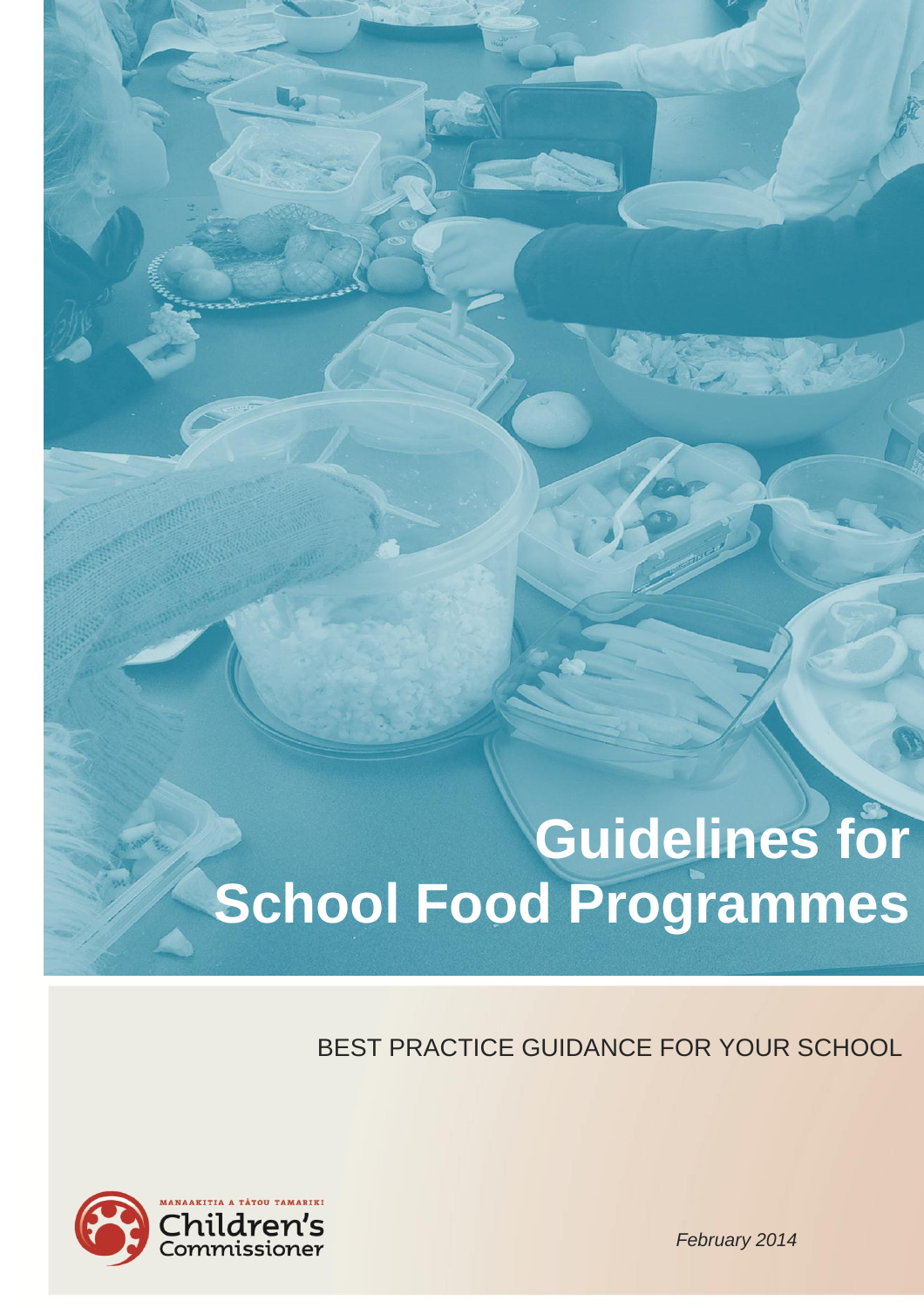## **Contents**

| The purpose of these guidelines                                                                                              | 3  |  |  |
|------------------------------------------------------------------------------------------------------------------------------|----|--|--|
| The importance of food for children and strong school leadership                                                             |    |  |  |
| Guideline 1: Assessing your need and deciding the best response                                                              | 6  |  |  |
| Understanding the needs of your children, engaging the school community,<br>and the different models your programme can take |    |  |  |
| Guideline 2: Getting started and resourcing the programme                                                                    | 10 |  |  |
| Practical ways to set up your programme and partner with the right people                                                    |    |  |  |
| <b>Guideline 3:</b> A positive food programme that does not stigmatise                                                       | 15 |  |  |
| Tips on how to make sure your programme does not stigmatise children<br>and whānau                                           |    |  |  |
| <b>Guideline 4: Healthy nutrition in schools</b>                                                                             | 17 |  |  |
| Resources for providing nutritious food and promoting healthy eating                                                         |    |  |  |
| <b>Guideline 5:</b> Connecting school food programmes to the New                                                             |    |  |  |
| Zealand Curriculum                                                                                                           |    |  |  |
| How school food programmes and the curriculum can be mutually reinforcing                                                    |    |  |  |
| and make learning about food and nutrition real                                                                              |    |  |  |
| <b>Appendices</b>                                                                                                            | 22 |  |  |
| Appendix 1: Examples of successful school food programmes                                                                    | 23 |  |  |
| <b>Appendix 2: Sample student survey</b>                                                                                     | 28 |  |  |

Cover photo: Titahi Bay School Health Expo Day. Used with permission

**Appendix 3:** [Sample teacher survey](#page-30-0) 30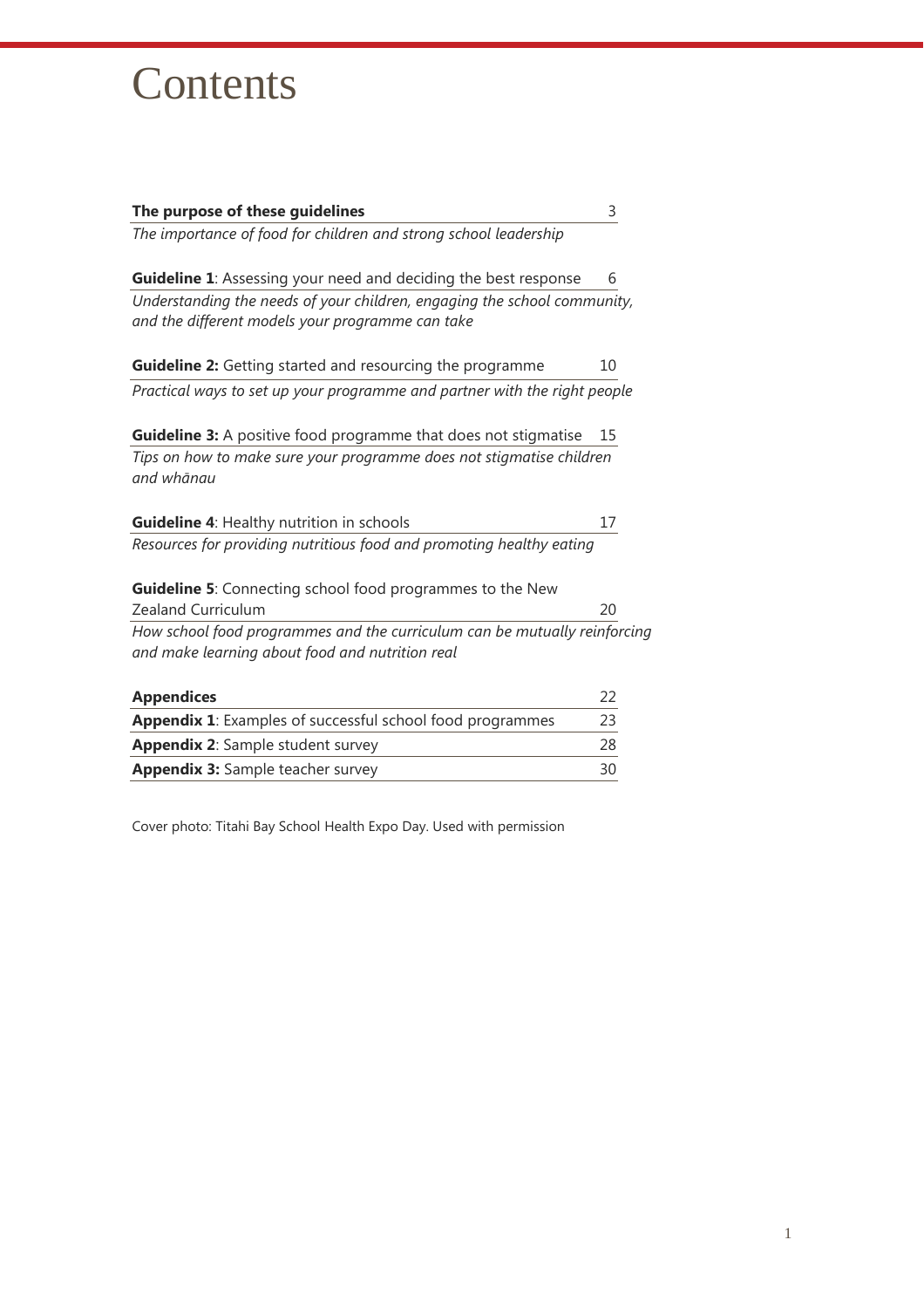## The working group

The independent working group was convened by the Office of the Children's Commissioner (OCC). We wish to acknowledge and thank the following members for the knowledge and commitment they brought to this project:

- Catherine de Groot Businesswoman and journalist
- Claire Cohen Ministry of Pacific Island Affairs
- Dave Appleyard Rata Street School Principal, Naenae
- Julia Lyon Agencies for Nutrition
- Lauren Ensor Regional Public Health
- Mary Hall New Zealand School Trustees Association
- Michael Ellender Young People's Advisory Group (OCC)
- Natalie Vincent KidsCan
- Rachel Currie Ministry of Education
- Shane Ngatai Rhode Street School Principal, Hamilton
- <span id="page-2-0"></span>• Sian Bolton – The Heart Foundation

We would also like to acknowledge staff from the Ministries of Health & Education, as well as public health organisations, teachers and academics who provided valuable feedback on earlier drafts of the guidelines.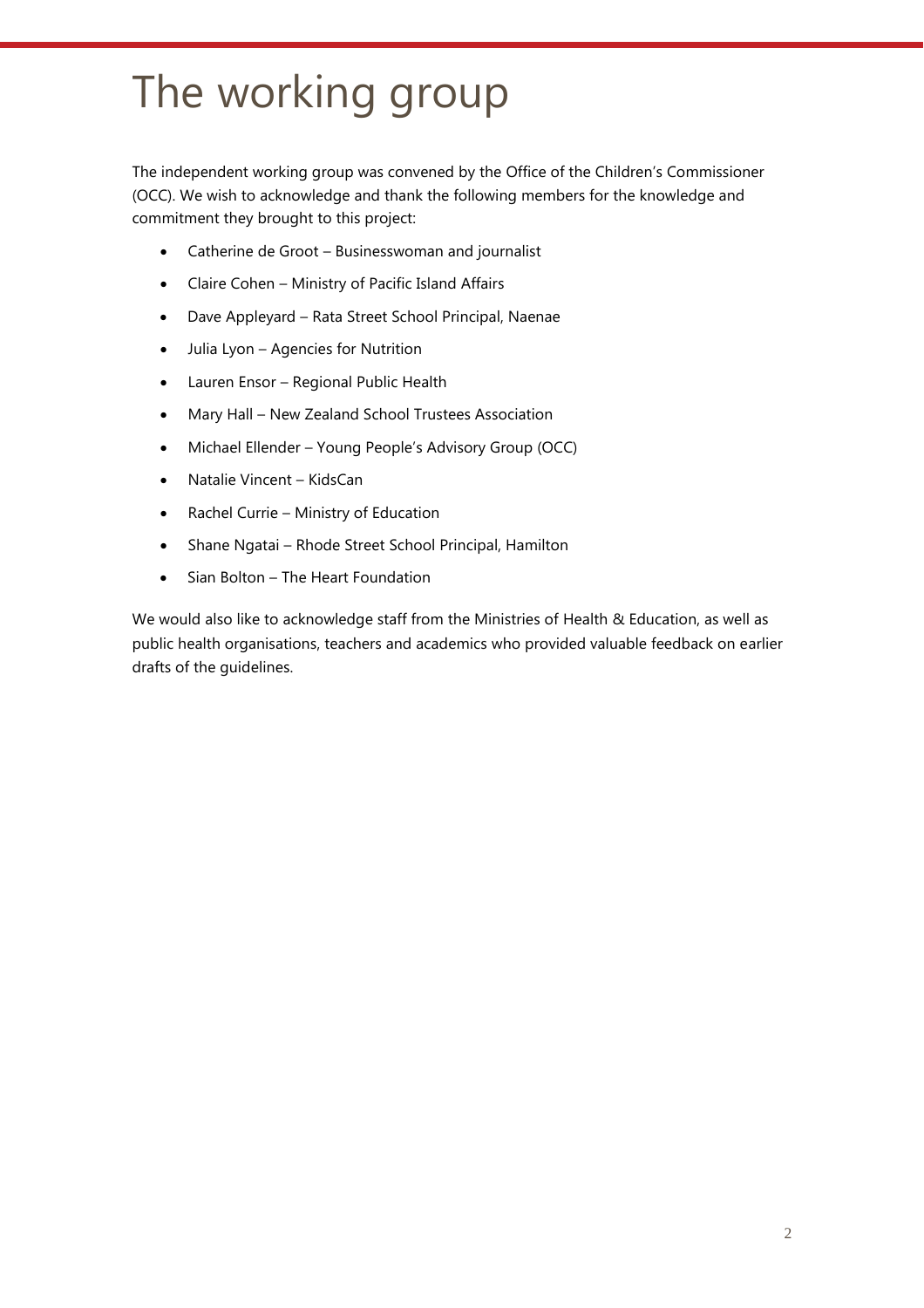## The purpose of these guidelines

These guidelines are for schools that want to have a successful food programme – whether they are just thinking about where to start, or wanting to improve an existing one.

The guidelines aim to ensure any programme achieves the maximum possible health and educational benefits for all children. They share information and advice on key aspects of food programmes, and provide schools with the opportunity to learn from the experiences of others.

Food programmes are for all schools regardless of decile. While a fundamental priority is to ensure that no child goes hungry at school, a school food programme can equally be used to promote good nutrition in a tangible way for students. It benefits the wider school community by building and strengthening relationships between students, parents and whānau, volunteers and the organisations that support the school.

A food programme can be more than just filling tummies – it can lay the foundations for a lifelong knowledge of, and respect for, nutritious food and healthy lifestyles. If students can learn how to make healthy food choices, and even how to grow their own vegetables, they will be equipped with an important life skill and encouraged to be self-reliant. Ensuring children are fed and ready to learn is one of the key ways of realising our investment in education and creating a healthier society.

### **BENEFITS OF SCHOOL FOOD PROGRAMMES**

Teachers know that hungry children will struggle to learn. They may also be disruptive in the classroom making learning more difficult for their peers. Poor nutrition, including skipping meals, has negative effects on cognition, behaviour and overall health in children.<sup>1</sup> It means children don't do as well as they can at school and have more time off sick. It puts undue pressure on families and schools.

Not eating breakfast or lunch can be related to poverty, but children and young people from all backgrounds sometimes forget their lunch, sleep in, make ill-informed food choices, or prioritise socialising before eating. A well-designed food programme can be used address all these issues, and can play an active role in enabling children to reach their full educational potential by:

- being healthier, more focused, and better able to learn
- growing partnerships with children, young people, parents, whānau, and the community
- making learning about nutrition more relevant and real.

 $\overline{a}$ 

There is a risk that if school food programmes are not set up effectively or sustainably they may



A food programme can be so much more than filling tummies.

<sup>&</sup>lt;sup>1</sup> Se[e http://pediatrics.aappublications.org/content/108/1/44.short](http://pediatrics.aappublications.org/content/108/1/44.short) and [http://www.occ.org.nz/assets/Uploads/ Reports/Poverty/A-framework-for-food-in-schools.pdf](http://www.occ.org.nz/assets/Uploads/Reports/Poverty/A-framework-for-food-in-schools.pdf)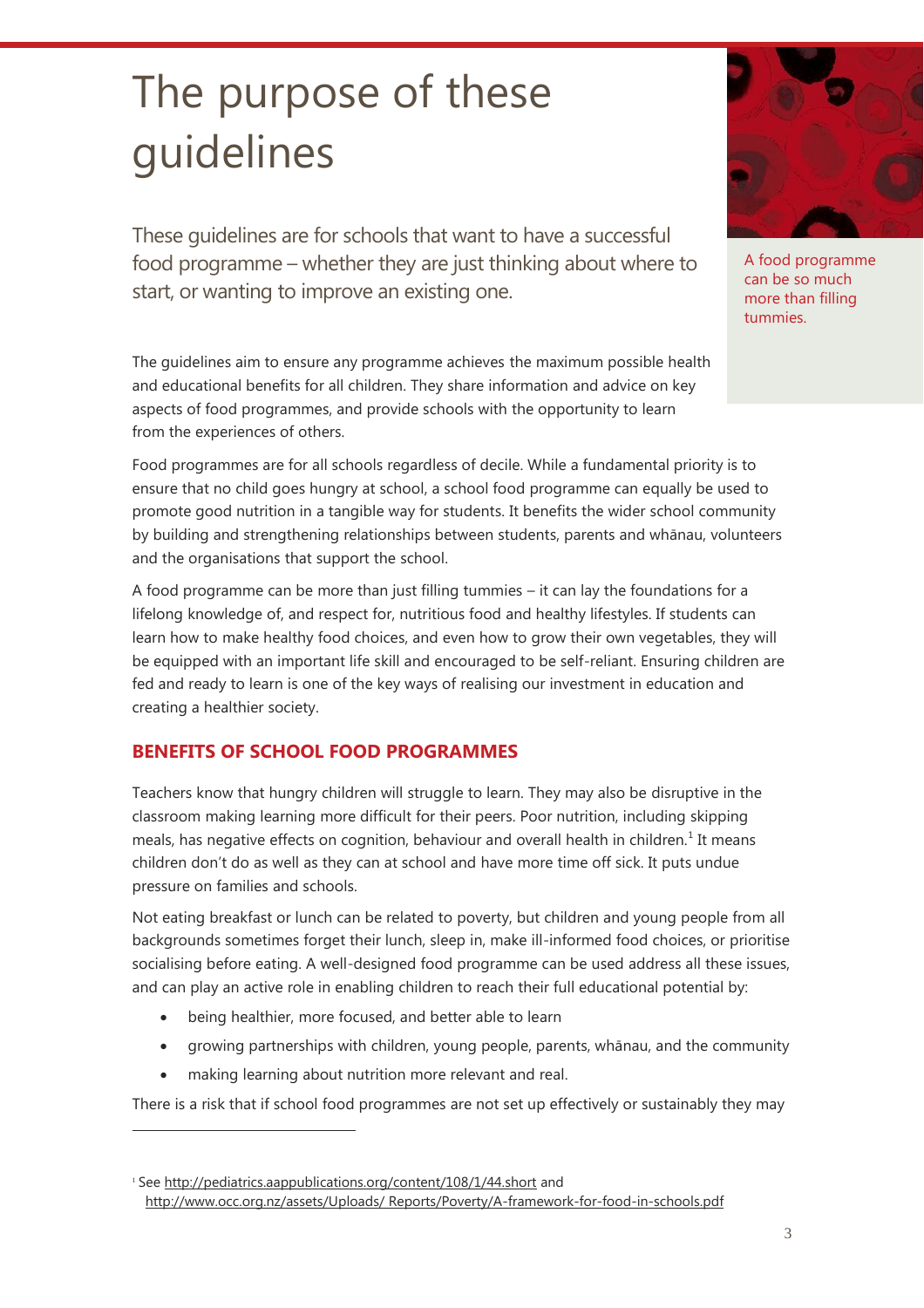stigmatise students or create a level of dependence. These guidelines show how other schools have designed and delivered their programmes to overcome these problems.

## **A WHOLE OF SCHOOL APPROACH**

These guidelines cover a range of options for schools who want to address food related issues – from a simple change in nutritional policy to more substantial food programmes. If you are implementing a programme with the intention of feeding children, best practice shows it is more likely to be successful if it is operated as part of a whole-school approach rather than being seen as an 'add-on'.

Integrating a food programme into the wider life and culture of your school can bring about many benefits. It becomes more than a one-way transaction of feeding children – it provides them with knowledge of healthy food and important life skills through practical learning and engagement, and fosters a stronger sense of school community. It also normalises the concept of having a food programme in a school, and therefore reduces the stigma that children can encounter for receiving a free breakfast or lunch. As part of a whole-school approach, a food programme will:

- meet the needs of the children and the community
- be integrated into the school curriculum
- value student wellbeing and their aspirations
- align with the school's strategic direction
- be consistent with legal and ethical obligations under the Education Act
- be clearly identified within the framework of your school's overall priorities for student safety, wellbeing and education
- be explained to other stakeholders (e.g. new parents, ERO, auditors) in terms of your school's commitment to improving student outcomes
- be sustainable (e.g. when key individuals leave the school or are assigned to other work)

### **THE IMPORTANCE OF LEADERSHIP**

Strong leadership underpins all of the guidelines. It is critical to the success of any school food programme, and goes across all aspects of planning, implementation and management.

Leaders 'walking the talk' will model good practice for the whole school community, and embed a culture that celebrates nutritional food and healthy living.

Self-review may highlight entrenched habits in your school that could act as a barrier to a programme being a success (such as inconsistent messages around healthy eating, or students making poor food and drink choices). If so, it may be necessary to initiate an internal culture change. This will be up to the leadership of the school to take the lead.

#### *Case study*

See the exemplar in appendix 1 for how the Principal at Yendarra School used her leadership position to transform the school culture.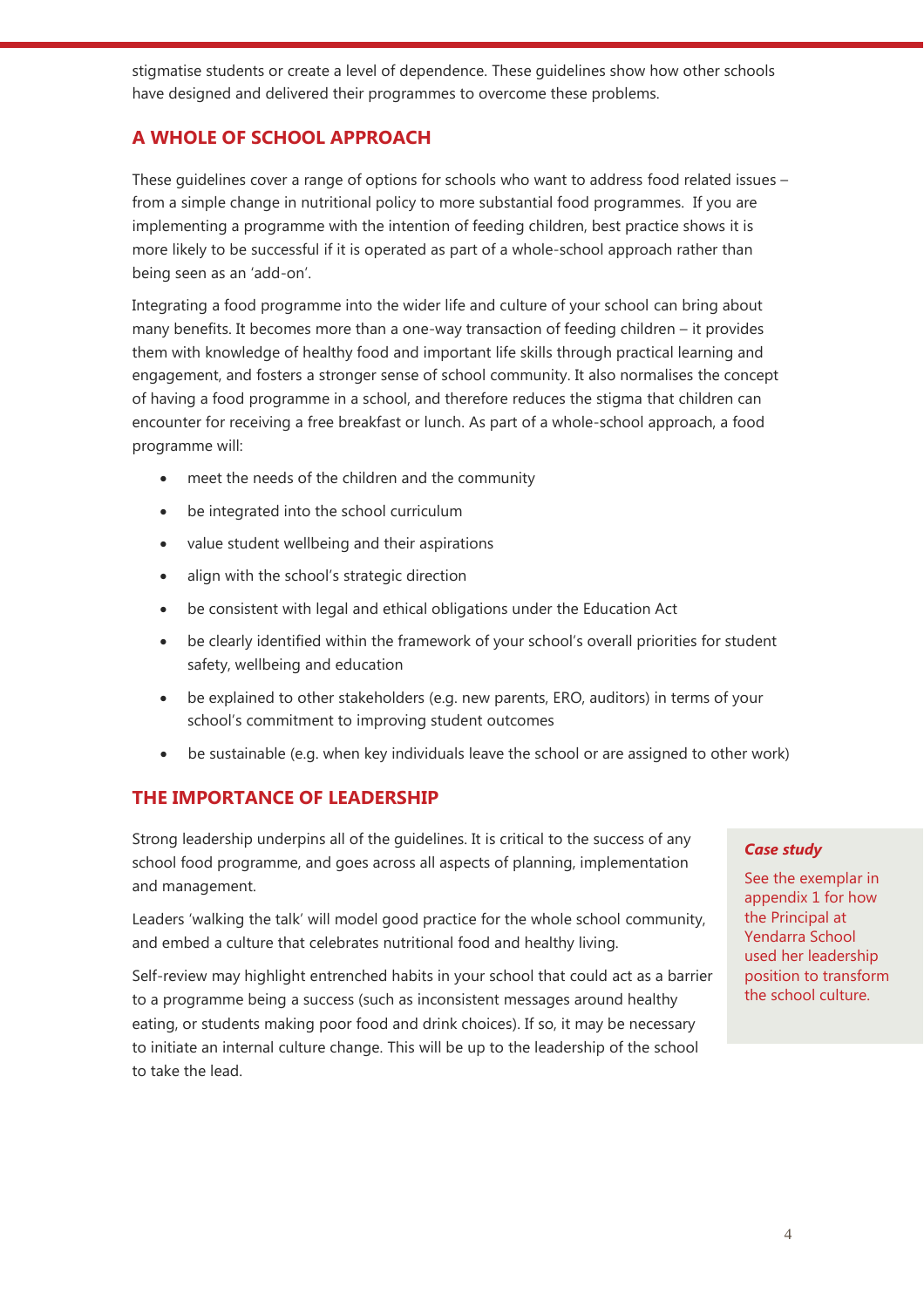## The guideline principles

The following principles were developed by the Working Group to encompass the elements of best-practice, and should be at the heart of all school food programmes. School leaders can play an integral role by promoting these principles in the design and delivery of a food programme:

- 1) **Child-centred** all decisions are made in the best interest of the children and young people and their needs are prioritised over other interests, such as business.
- 2) **Inclusive** programmes should be accessible to those who need them. Include children, young people, families, whānau and the community, and ensure that a culture of collaboration exists in the design and delivery of the programme. It is important that programmes do not create stigma or dependence.
- 3) **Nutritionally sound** programmes should provide and promote food of good nutritional quality. An essential part of the programme should be to equip students with an understanding of how to maintain their own and collective wellbeing through good nutrition.
- 4) **Take a whole-school approach** programmes that are primarily targeted to feed children should be integrated into the wider life of the school, working seamlessly alongside a school's charter and policies, planning and reporting processes, and curriculum. Celebrate food and make it an integral part of school life.
- 5) **Sustainable and evidence-based** programmes should be based on an understanding of the needs of the children and the school, and its ability to deliver on the goals of the programme. They should be subject to review and reflective practice.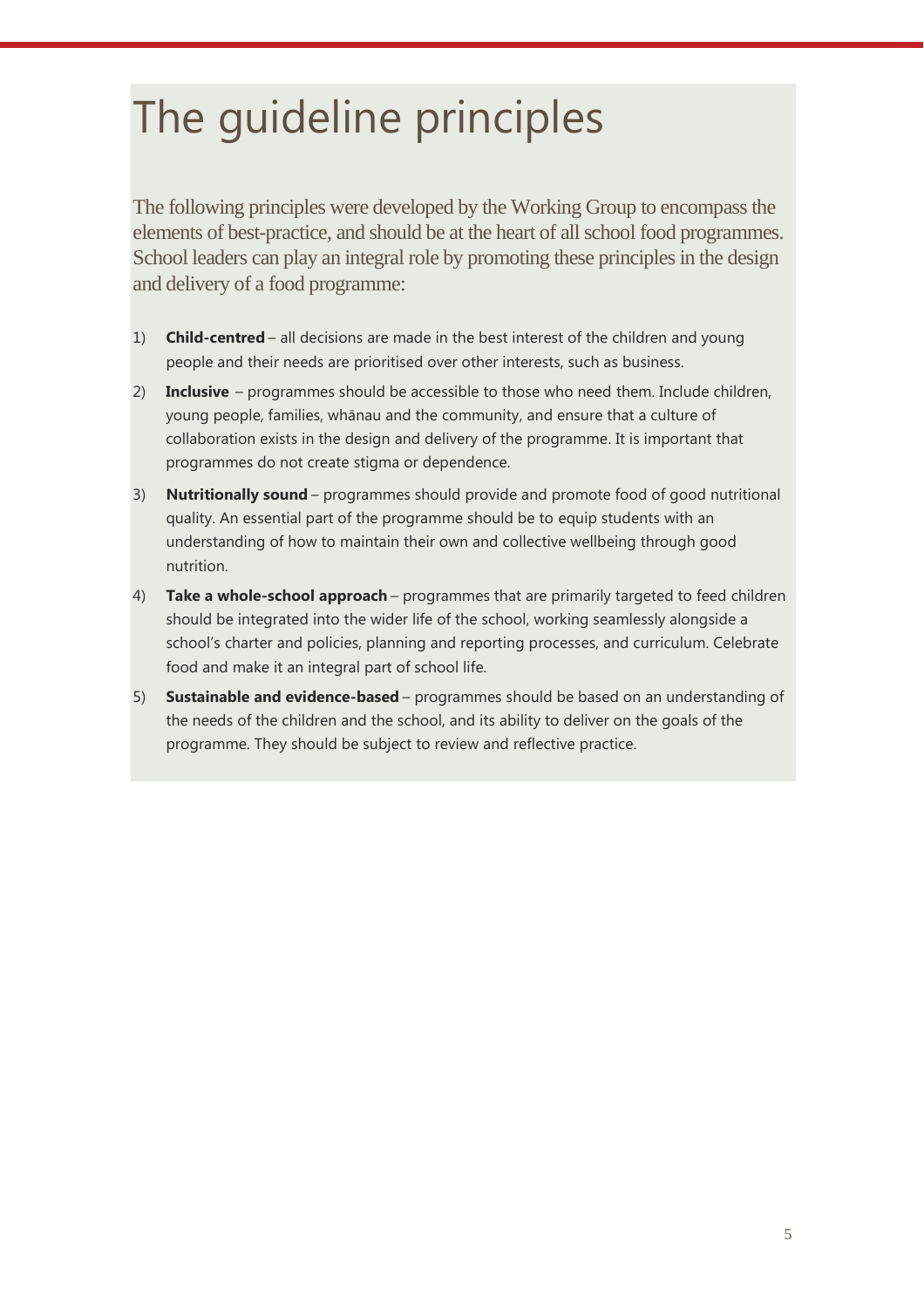## <span id="page-6-0"></span>Guideline 1: Assessing your need and deciding the best response

School food programmes can take a variety of forms, so it is important to determine what your school needs and what will work best. How each school delivers a food programme will depend on the scale of the identified need.

Perhaps you have noticed in your school that some students are going without adequate food – they are hungry in morning classes, and have little or no food for lunch. If this is the case, then introducing a food programme may be the most appropriate response.

If, on the other hand, you are concerned with your students' health and learning because of poor food choices, it may be that a change in school policy is the most appropriate response – e.g. banning fizzy drinks, or putting more emphasis on nutrition education in your school curriculum.

This guideline offers some advice on how to identify the needs of your students and the school community and decide the appropriate response. The primary audience of this guideline is for school leaders and those responsible for organising the food programme.

## **ASSESSING THE NEEDS OF YOUR CHILDREN AND THE SCHOOL COMMUNITY**

The first step is to establish if there is a need for a food programme in your school. This can be done through simple observation – do teachers and staff know of any students missing breakfast, or have they noticed students not bringing lunch? Are students eating and drinking unhealthily – is this affecting their learning? The principal could bring these issues up at a staff meeting and ask for feedback on these questions, and whether they have any ways of addressing them – e.g. making toast from the staff freezer during breaks. You may want them to write down their observations and practices for your reference.

#### INQUIRY INTO SCALE AND SCOPE OF NEED

Once you have observed the situation in your school and identified the issues, the next step is to get an understanding of the depth of your students' needs. This process could be undertaken by the board of trustees, a parent's group, and/or other staff members. There could be a number of issues to address, for example: how many children are coming to school hungry, and how often; the quality of food that children are bringing in their lunches or buying; or children who are not eating regularly enough. Critical to any inquiry is to engage students and families to have input early on.

#### *Know your school context:*

You need to take into consideration the culture and values of your school and the wider community. This includes ensuring that you have documented what your school's current



Assess the needs of your students with a simple survey (see appendix 2).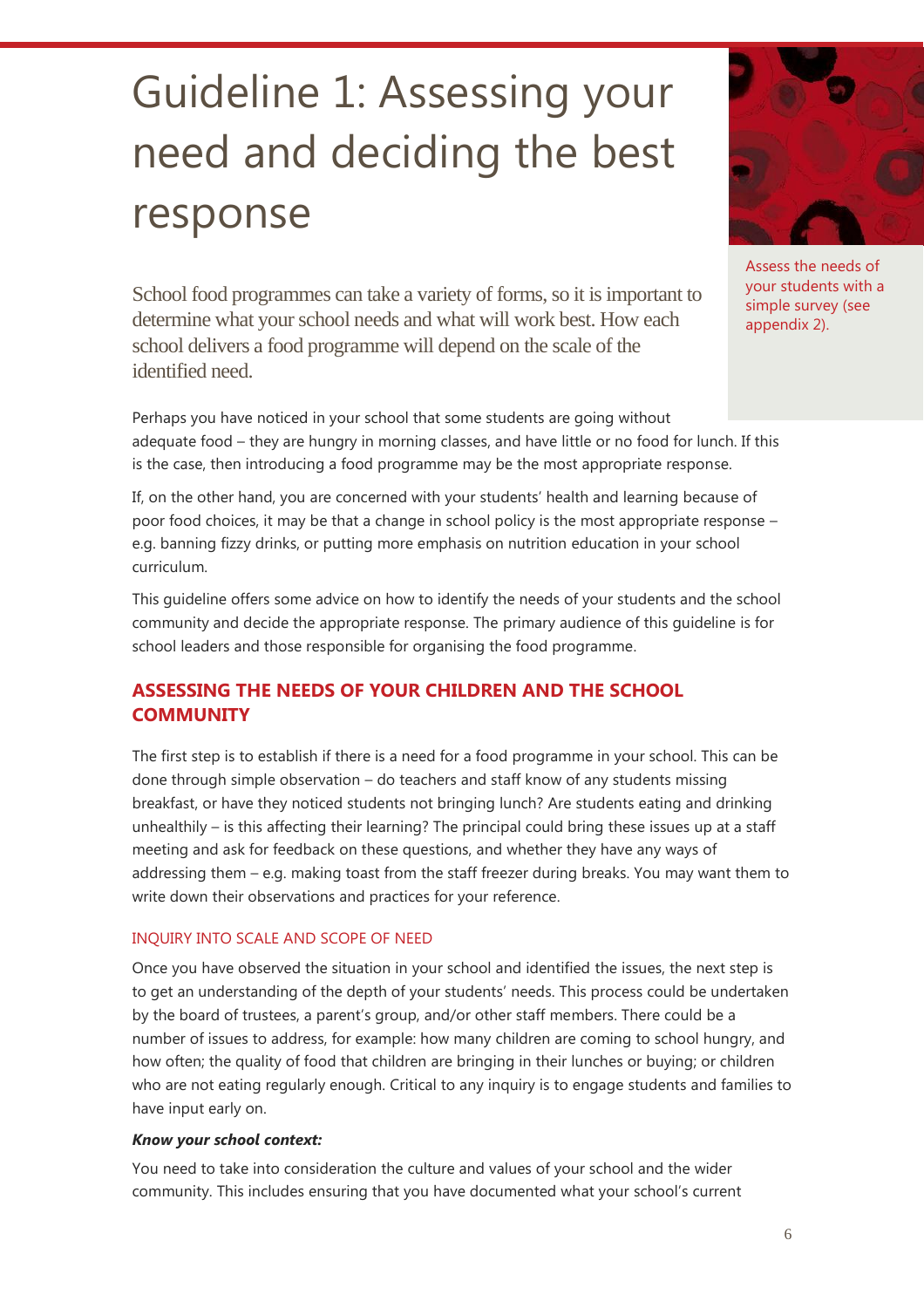policies, practices and facilities are, and your unique situation. Consider, for example:

- do you have any protocols (policies or practices) for monitoring food eaten at school, what happens when children are hungry, how to communicate to children about what to do if they are hungry?
- do some children bus long distances to your school, or are some children dropped off early? (you may find in both cases children will be hungrier than others if they have been up for a while, even if they have already eaten)
- if you have a canteen, what does it currently provide and at what cost?
- do you actively promote healthy eating and lifestyles?
- do you have adequate kitchen facilities?

Any protocols you have should also be reviewed regularly as part of your on-going self-review process. How recently were they reviewed? Will they still be appropriate after the needs assessment?

#### *Ask your students*

Find out if students have the things they need to enjoy their time at school and achieve to their best ability. Even if your main concern is whether they have sufficient breakfast and lunch (or any food at all), it is also helpful to look at this in the context of what is happening in your school more generally. You can use this opportunity to find out if they have other material things they need such as shoes, raincoats and stationery, and the school facilities such as the play areas and sports equipment.

Have students fill out a fun questionnaire asking what they like about school, what could make it better, *and* if they have everything they need. Appendix 2 provides a sample student survey that was used in a primary school, which can be tailored to suit different ages and the context of your school. Note the surveys should be filled out at school and be anonymous to ensure privacy. Permission from parents is not necessary, though you may inform them if you deem it appropriate.

#### *Engage with parents and whānau*

Engaging with parents and asking for their input is the next important step. Involving parents in this process will give you greater insight into what they may expect of your school, and whether a food programme has the wider support that it will need to be successful. It also builds links between your school and the community by giving parents the opportunity to have their voices heard and be involved.

Engaging parents can be done in a number of ways, and will partly depend on the makeup of your school community. Different means of communication may be more appropriate than others (e.g. email, face to face meetings, or a letter home). Use the appropriate method for your school to share the results of the surveys with the parents, and invite them to be involved in the process (you could propose an after school meeting to have an open discussion, or simply a written response by letter or email). Ask the parents for:

- their feedback on the results
- what sort of programmes or initiatives they would be likely to support e.g. a breakfast club or school garden, or a blanket ban on fizzy drinks and pies at school
- whether they would be willing to help if something does go ahead e.g. helping at the food programme, or being on the committee that organises and oversees the programme.

#### *Analyse and share the results*

People will actually read the needs assessment results and be interested in the findings.

Analyse the results of your student and staff surveys and write up a brief summary of the key results.

These findings can be shared with the board of trustees to help them in decision-making, and can also be the basis for your engagement with parents and whānau.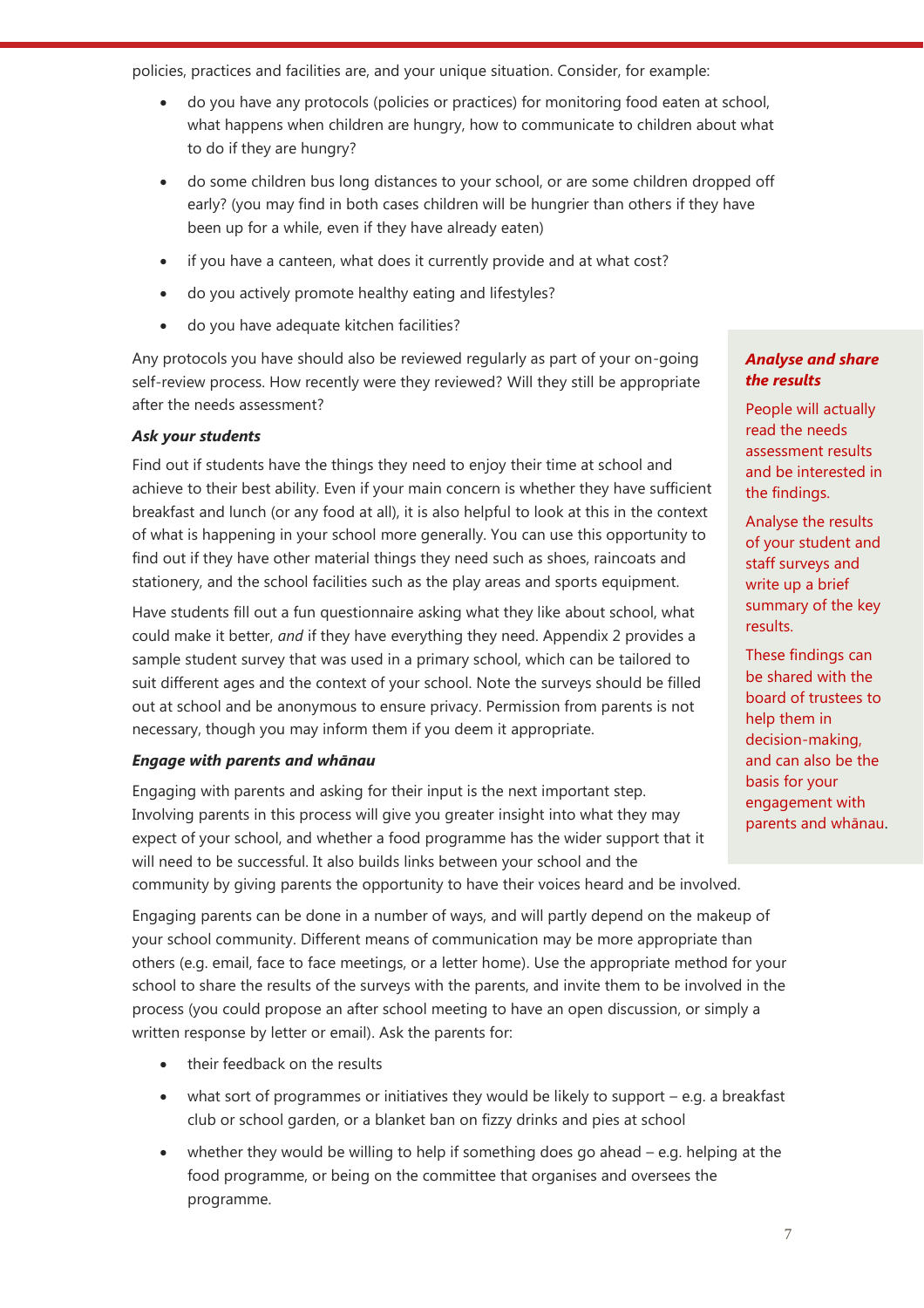### **DECIDING THE APPROPRIATE RESPONSE**

The information you collected from teachers, students and parents should give you an idea of the size and scope of any action that might be suitable for your school – from changing policy around food and drink, to integrating a food programme into the entire school. The table below provides some suggestions for appropriate ways of responding to a range of situations that other schools have experienced.

| <b>Situation</b>                                                                                                                                          | <b>Response</b>                                                                                                                                                                                                                                                                                                                                                                                                                                                                                                                                                                                                                                                                                                                                 |
|-----------------------------------------------------------------------------------------------------------------------------------------------------------|-------------------------------------------------------------------------------------------------------------------------------------------------------------------------------------------------------------------------------------------------------------------------------------------------------------------------------------------------------------------------------------------------------------------------------------------------------------------------------------------------------------------------------------------------------------------------------------------------------------------------------------------------------------------------------------------------------------------------------------------------|
| Low need<br>An infrequent number of<br>children are going to school<br>hungry or don't have<br>adequate food on certain<br>days                           | Provide food as needed, i.e. snacks during breaks to ensure<br>everyone has something healthy to eat when necessary:<br>• Provide simple snack foods at breaks (fuelled4life has a list<br>of appropriate school snacks)<br>• Keep a few loaves of bread in the staffroom freezer to make<br>a basic sandwich or some toast<br>• If your school is enrolled in Fruit in Schools, keep some fruit<br>on hand to give out at morning tea / lunch<br>• Incorporate a "milk break" within the classroom through the<br>Fonterra Milk for Schools programme. Fonterra supplies<br>fridges to all schools, along with a recycling programme<br>• Potluck and shared school lunches on a frequent basis.                                               |
| <b>Medium to high need</b><br>A more significant number<br>of children are coming to<br>school without breakfast or<br>adequate food on any given<br>day. | Integrate a food programme or policy into everyday school life:<br>• Breakfast clubs - through the nationwide KickStart Breakfast<br>programme and partnerships with local community groups<br>or businesses (Counties Manukau DHB has published best<br>practice guidelines for establishing breakfast clubs in<br>schools)<br>• School lunches - either through your canteen, lunch orders,<br>or as a programme<br>• School gardens - a long term undertaking, but one that<br>creates opportunities for children to be directly involved in<br>making the food they eat. Garden to Table is an<br>organisation that can help you get on track to growing your<br>own school garden<br>Cooking courses for students and parents<br>$\bullet$ |
|                                                                                                                                                           | Align your programme and nutrition into the wider<br>curriculum (see guideline 4)<br>Encourage whānau and parental participation in school life<br>through food, with healthy eating days and events, and<br>cultural food days to celebrate the diversity of the school.                                                                                                                                                                                                                                                                                                                                                                                                                                                                       |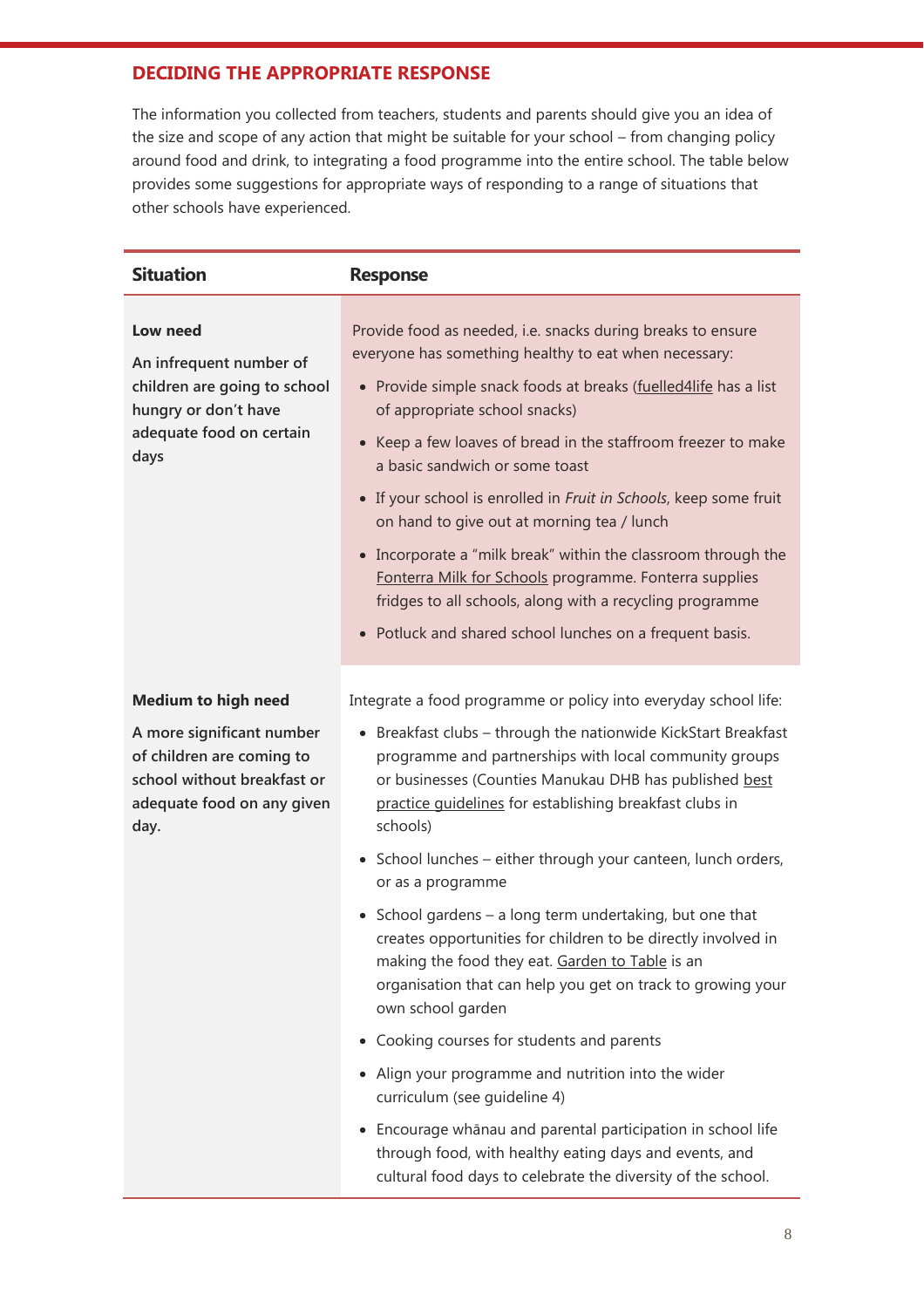### **Need to improve the health of your students**

**Students are eating and drinking unhealthily, affecting their learning**

- Make your school a 'water only school'
- Improve the quality of food and services of canteens, e.g. healthier lunch orders that are *affordable* (see guideline 4)
- Initiate a new school culture that celebrates healthy eating (see Yendarra School case study in appendix 1)

Whichever option you decide for your school, you will still need to consider how to source the food, funding, volunteers and other resources for your programme (see Guideline 2 for more details).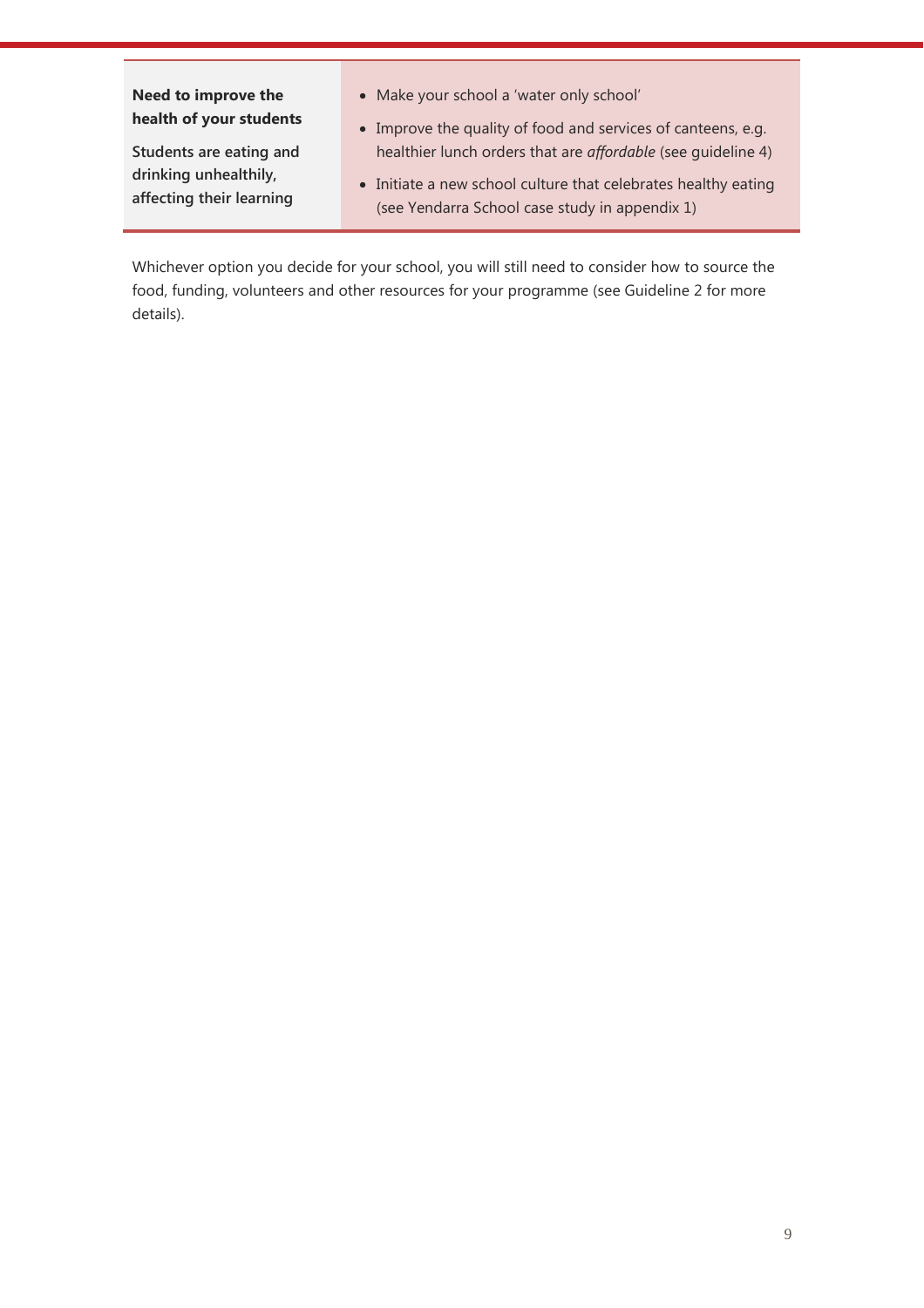## <span id="page-10-0"></span>Guideline 2: Getting started and resourcing the programme

This guideline looks at how to create partnerships with members of the community and businesses to provide your programme with funding, consumables, and volunteers.

Funding and contributions can come from a variety of sources, such as local or national funding grants, community sponsorship, families and whānau, private funding, relationships with business or any combination of these things.

Whether your school is eligible for government and charitable funding (i.e. [KidsCan](http://www.kidscan.org.nz/our-work/apply-for-support) or [KickStart](https://kickstartbreakfast.co.nz/apply) Breakfast) or intending to run a programme independently, you must find ways of funding and sourcing food and other resources, as well as volunteers to run the programmes.

## **BEFORE YOU PITCH, PLAN**

School leadership plays a vital role in starting the process for finding funding and resources for the programme. The principal can take the lead or nominate a person responsible to convene a group of volunteers to form a committee. This could include a combination of other staff members, parents, and members from local community groups such as Lions, Rotary, marae and churches.

Develop a transparent and open process for making decisions about developing your food programme. Be clear about what you are considering or proposing to do so that everyone understands what the school is trying to achieve through the programme. School leaders will have to ensure the people who run the programme have sufficient time and resources to review their work and the programme's outcomes.

Before you approach community organisations and businesses for support and funding, your committee needs to make a clearly defined proposal of your programme that explains:

- why you are doing it what problem you are trying to solve
- what you are wanting (funding, equipment, consumables) and the figures and quantities
- the benefits and intended outcomes of the programme what will change as a result (long and short term)
- what the programme will look like breakfast, lunch, gardening, other activities
- who will be involved volunteers from the community, family, staff, students
- where the programme will be held at your school, community centre, church hall



Successful partnerships can lessen the burden of the often arduous task of fundraising.

Be sure to include students on the committee – they can be invaluable in assisting with organising and publicising your programme.

The fact that students are part of the project is a key selling point when approaching sponsors.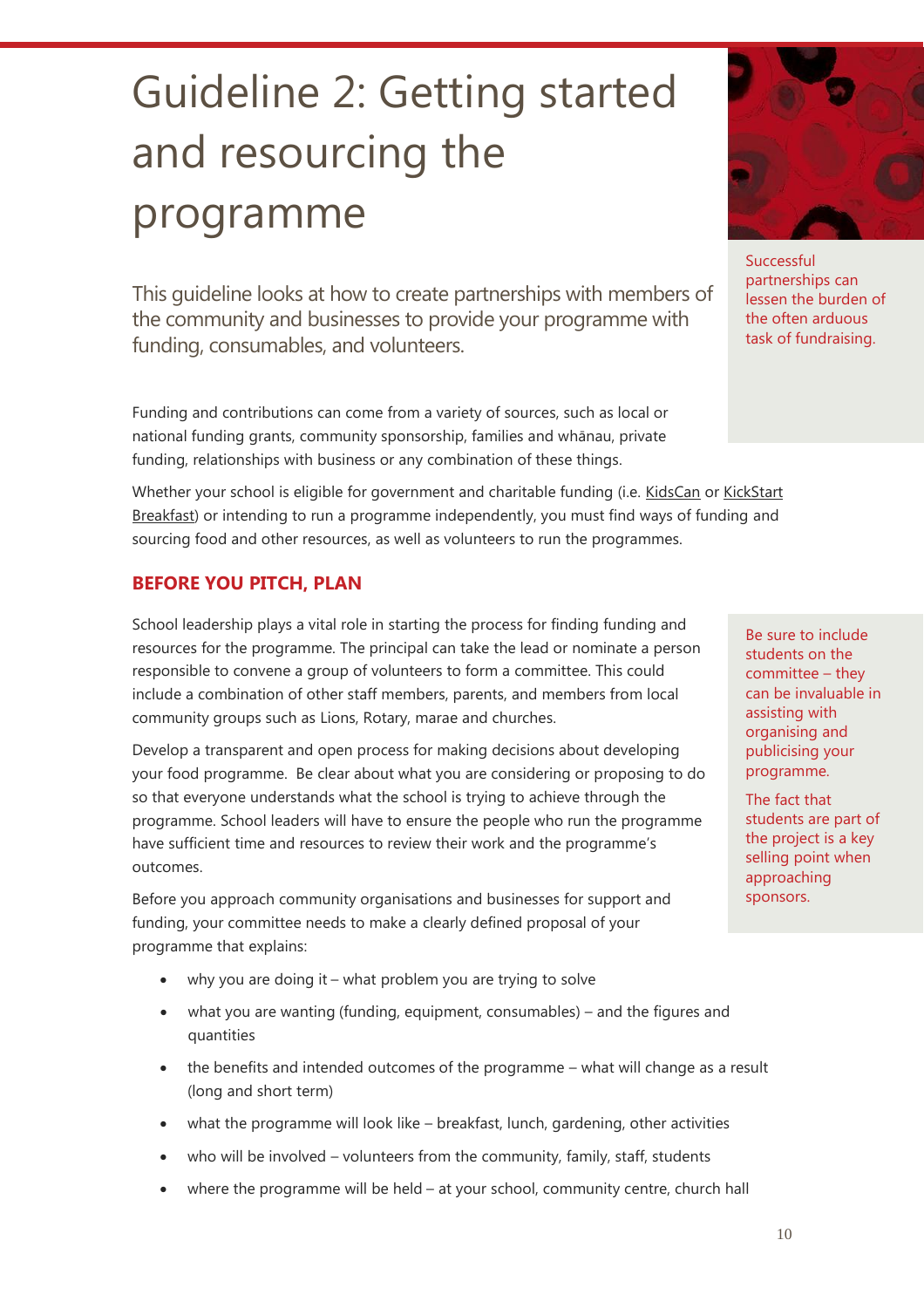- where you intend to get your food from government and charitable funding, donations from business, or as part of the school budget
- how partners can be involved and recognised attend events, public acknowledgment
- how you will you know you've made a difference (evaluation).

This will not only make your programme more robust, but will make it more attractive to potential community and business sponsors. Businesses and community organisations want to know that the programme will be safe and will benefit children.

An on-going feature of organising and running your programme will be to have a communication plan that clearly informs parents, whānau and the community of the goals of the programme and how you believe it will improve your students' educational outcomes. Make all the potential benefits for students and the school community clear. Explain how you will know if the programme is achieving these goals, and what everyone involved in the programme (students, whānau, staff, business partners etc.) needs to do to make it successful.

## **IDENTIFYING AND APPROACHING POTENTIAL PARTNERS**

Once you have a clearly defined proposal for your programme, then your committee can start approaching potential partners. Delegate members to approach different community groups and businesses.

#### NATIONAL PROGRAMMES

Your school may qualify for the support of national programmes, so it is important to investigate the eligibility that they have, and the food and services that they supply. Starting here may help identify the additional support you may need from community groups to further enhance your programme. Eligibility may change over time, so check out the programme website for the most accurate information:

- [KickStart Breakfast](http://www.kickstartbreakfast.com/) a national programme supplying Fonterra Anchor milk and Sanitarium Weetbix for breakfast. All schools across all deciles are eligible, including teen parent units and Alternative Education providers
- [Fonterra Milk for Schools](https://www.fonterramilkforschools.com/) a nationwide programme that supplies free milk to all primary schools (Years 1-6)
- [KidsCan](http://www.kidscan.org.nz/) a national charity that supplies equipment and food for breakfast and lunch programmes, as well as supplying items to address other student needs, such as raincoats, shoes and head lice treatment.

#### THE LOCAL COMMUNITY

Your local community is a great source of support, as parental and whānau support and contributions can come in many forms. There may be a number of willing volunteers within a school community, so it is a matter of taking the time to find them. This could be done in a variety of ways, for example:

- getting key players in the school community to raise awareness through word of mouth
- doing a letter box drop in the local community
- talking to local services such as community centres, marae, and churches
- placing advertisements in your local newspaper

There may be retirees in your community looking for opportunities for social interaction who have cooking and gardening skills that they would love to pass on.

Ask students and parents to talk to their grandparents and older neighbours, approach senior citizen clubs and organisations.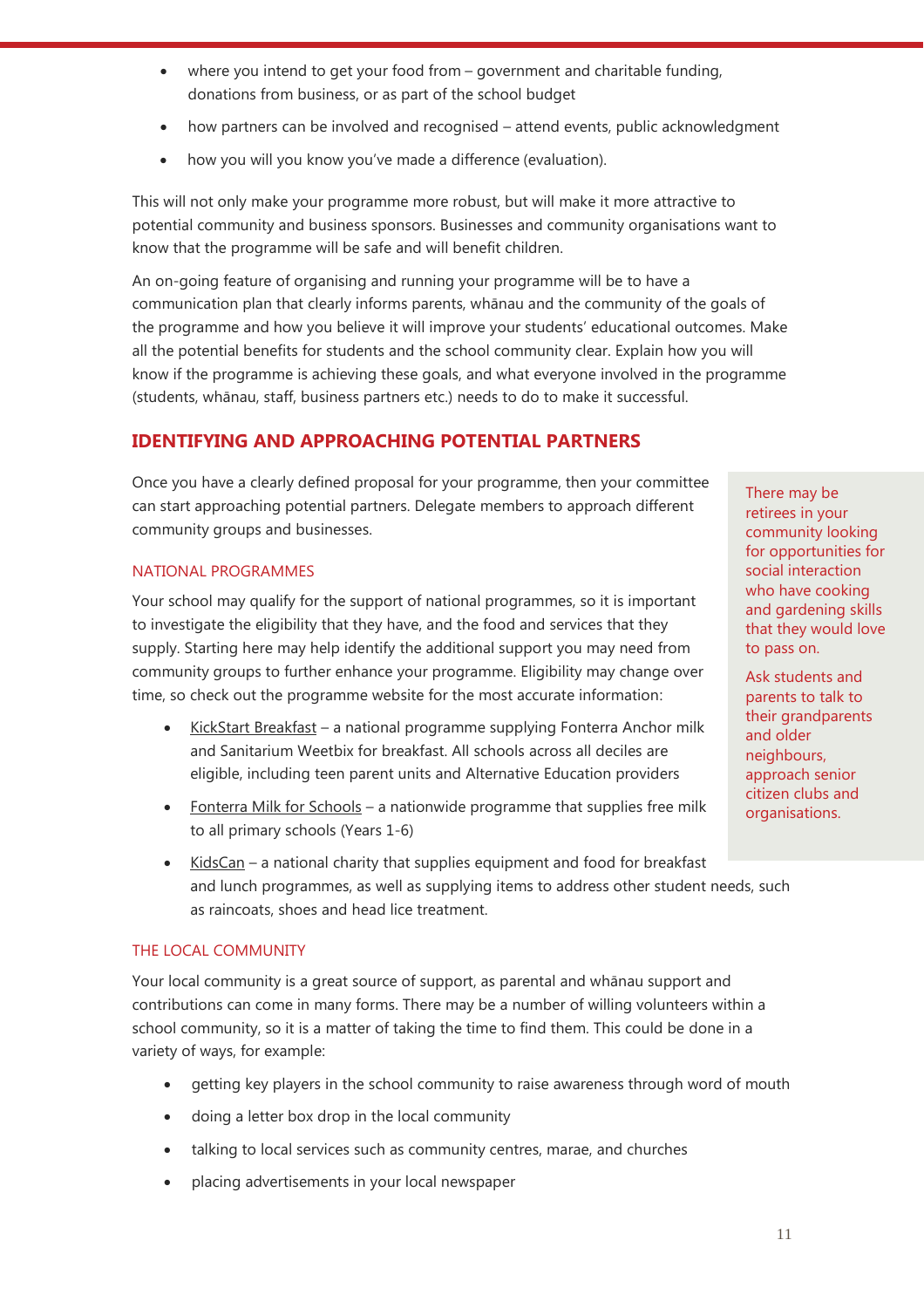getting the word out through your school newsletter, Facebook page or website.

Parents, whānau, community youth workers and mentors can be given the opportunity to volunteer and take leadership roles, such as making and serving the food, or donating and delivering food items.

You may wish to approach local churches to help with funding, consumables or services. Church halls can provide alternative venues for hosting food programmes and events if you don't have sufficient space or facilities. Churches and charities can also be good sources of volunteer services.

#### COMMUNITY GROUPS AND ORGANISATIONS

Meet with key people in your community to discuss your ideas, such as community board members, Rotary and Lions Clubs, councillors, the chamber of commerce, Iwi leaders etc. Even if they do not have the ability to support your project themselves, they will usually be happy to point you in the direction of others who can.

Different groups and organisations in the community will be able to help you in different ways:

- A local Lions Club or similar charity could provide funding for set up costs such as toasters, tables, linen and dishes;
- Local community health experts such as your **DHB** or Health Centre, or other national organisations with regional branches such as the [Heart Foundation,](http://www.heartfoundation.org.nz/) Health Promoting [Schools](http://hps.tki.org.nz/) or [Diabetes New Zealand](http://www.diabetes.org.nz/) can give you advice on nutrition, accommodating students with allergies or illnesses, and even funding / resource support
- Media outlets (newspapers and radio stations) are good for getting word out about your programme, as is social media.

#### BUSINESSES

Generating links with businesses can support the sustainability of your programme. Supermarkets, bakeries and grocery shops can donate and deliver on-going consumables such as spreads, porridge, bread and milk.

Businesses and other organisations are also excellent sources of information about other funding or partnership options available. For example, a bread supplier may have an existing distribution link with a milk or fruit supplier who may be a good partner for your project.

There could be businesses whose products or services are unrelated to food which could still help your programme, such as logistics and advertising. If one of your goals is to start a school garden for example, approach gardening and DIY stores to get materials and funding (Runanga [School](http://healthylifestyles.tki.org.nz/Food-and-nutrition-case-studies/Runanga-School) from Greymouth did just that!)

Carefully consider who you partner with and how that partnership could reinforce or undermine classroom learning about food and nutrition. For example you would not want a fast food company as a sponsor, even if they can provide bread or cereal for a breakfast programme, as publicising your relationship would send inconsistent or confusing messages about making healthy food choices.

#### COMMUNICATING BENEFITS FOR BUSINESS

As mentioned earlier you need to have a clearly defined plan and objectives for your programme. If you communicate the aims of your school food programme and its potential benefits for business, then local businesses are more likely to appreciate the benefits of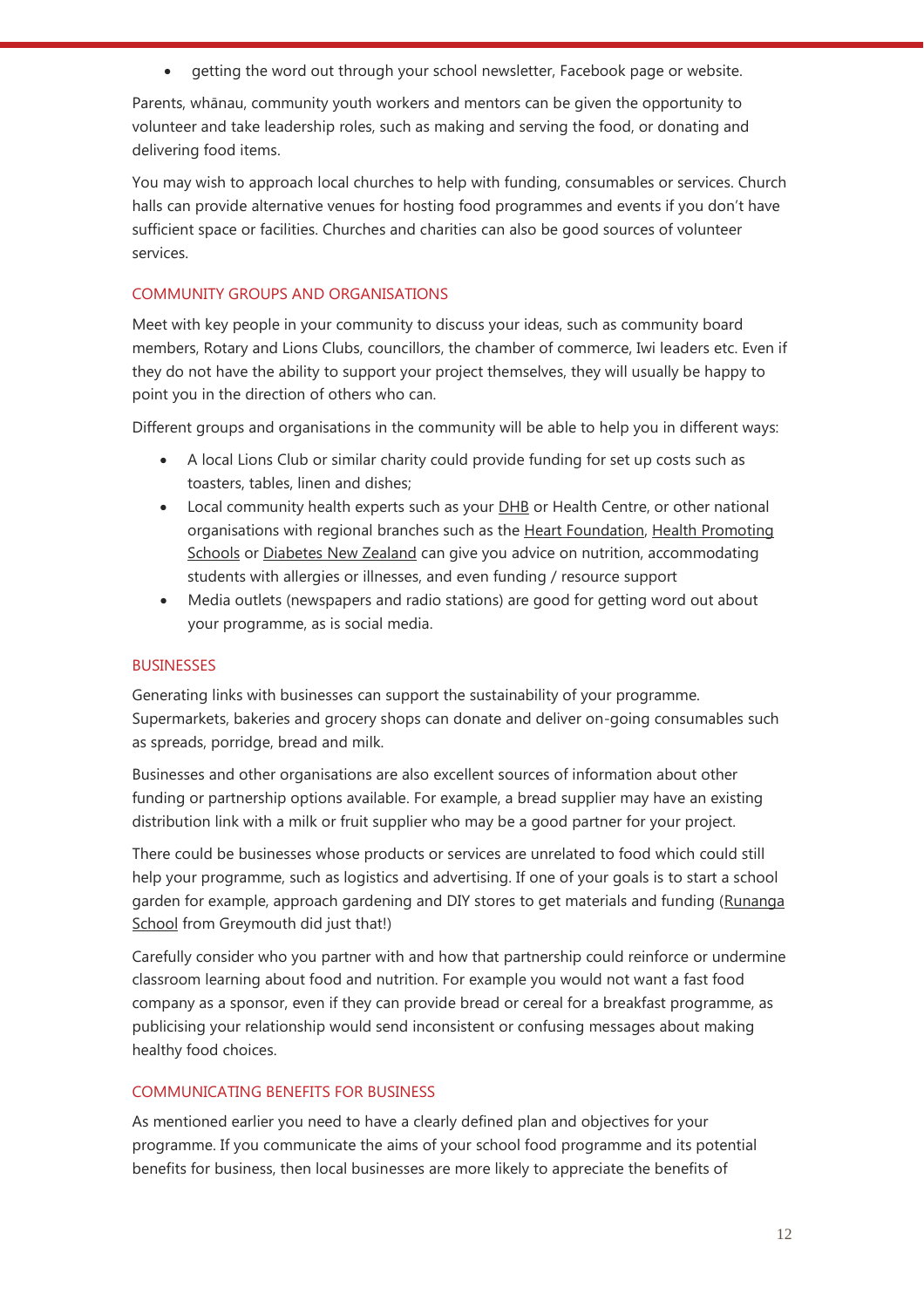supporting you. Ultimately, they will want to know what's in it for them. Businesses always appreciate good (and free!) press.

Approaching a local bakery, for example, not only creates goodwill within a community, but can also offer a business the opportunity to build consumer loyalty from the sponsorship of such a programme. Being known as 'that bakery' that donates bread to the local school is great 'press'.

It can also foster a stronger culture within its own organisation by inviting staff to get involved in the school food programme. This is a way in which businesses can feel they are 'giving back' to the community in a practical and valuable way.

#### TIPS FOR APPROACHING POTENTIAL PARTNERS

- **Engage by word of mouth**, through parents who work for businesses and through your local business associations. Try to meet with people in person rather than just by phone, email or mail. Your plan or project will be more appealing if the idea explained to them by the people behind it. Follow up potential partners' enquiries promptly.
- **Get the word out**. Ask for a free editorial in your local paper or community newsletter. Approach local radio stations to see if you can make an on-air advertisement or sweeper for your programme.
- **Always read the fine print** when applying for money from grants and trusts as they will usually have specific requirements. Be aware that some funding sources may take months to be achieved. If you need to report on how you have spent the funds as a condition of the grant, build the reporting deadlines into your planning.
- **Just go out and ask!** Partnerships are waiting in the community business, nongovernmental organisations, non-profit organisations and others just need to be asked to help in specific ways. The biggest factor in getting others involved is the asking. The worst that can happen is that they say no, but many will be willing and eager to help.
- **Think about food safety.** If you are going to source donated food from the community or businesses, you must ensure that the food has not passed its use-by date and has been properly cooked / stored when donated. For more details, see the Ministry for Primary Industries '[Donated Food Guidance](http://www.foodsafety.govt.nz/elibrary/%20industry/emergency/donated-food-guidance.htm)'. Useful tips that are especially relevant to people selling or raffling food for fundraising purposes are also contained in '[Food](http://www.foodsmart.govt.nz/elibrary/food_safety_tips_selling.pdf)  [Safety Tips for Occasional Events](http://www.foodsmart.govt.nz/elibrary/food_safety_tips_selling.pdf)'. Your local council will also be happy to offer you guidance and clarification of regulations.

#### MAINTAINING PARTNERSHIPS OVER TIME

Building a secure partnership with sponsors will ensure sustainability of your food programme. This starts with a written agreement between your school and your partners that outlines what you will do for them and what they have agreed to do for you. It is important for both parties to set clear and concise expectations before the partnership is solidified.

Record key information such as attendance and produce informative feedback for your sponsors. Make sure you meet with your partners and sponsors, even if it is only annually, to review your relationship and renew agreements.

Publically thank and recognise a business or community group that supports your school through your newsletter or website. Allow your partners to promote your school and its achievements in their newsletters and staff communications.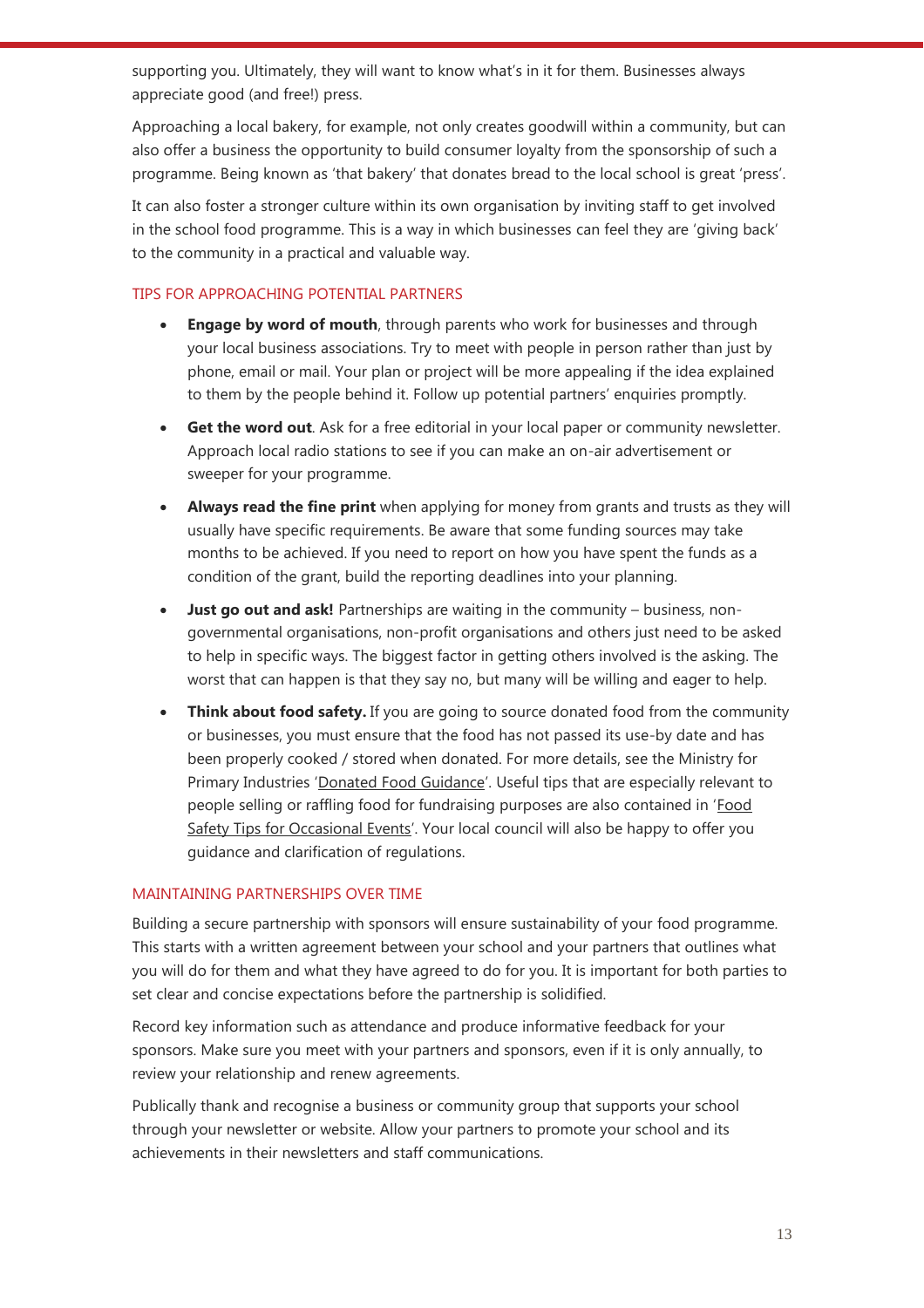#### OVERALL BENEFITS FROM PARTNERSHIPS

Food can help bring your school community together. At one primary school the Children's Commissioner's Office spoke with, all parents were invited to join together for an evening meal provided by the school. The school also hosts regular breakfasts to recognise key events such as White Ribbon Day. Involving children in the organisation of these events is a great way for school community to connect with each other.

Having volunteers supporting your programme has reciprocal benefits – many volunteers get great satisfaction out of supporting others in their community, sharing their knowledge and skills and meeting new people.

Food is also a great vehicle for learning about cultural beliefs, values and traditions. New Zealand is becoming more and more multicultural and with this comes opportunities to understand and value each unique culture, and to ensure everyone feels a sense of belonging in their community. Food programmes can be a vehicle for exploring all the unique cultures that make up your school community.

Encourage teachers, volunteers and programme staff to sit down and eat with children.

This cements relationships, helps children to develop social skills, and reinforces positive behaviour throughout the day.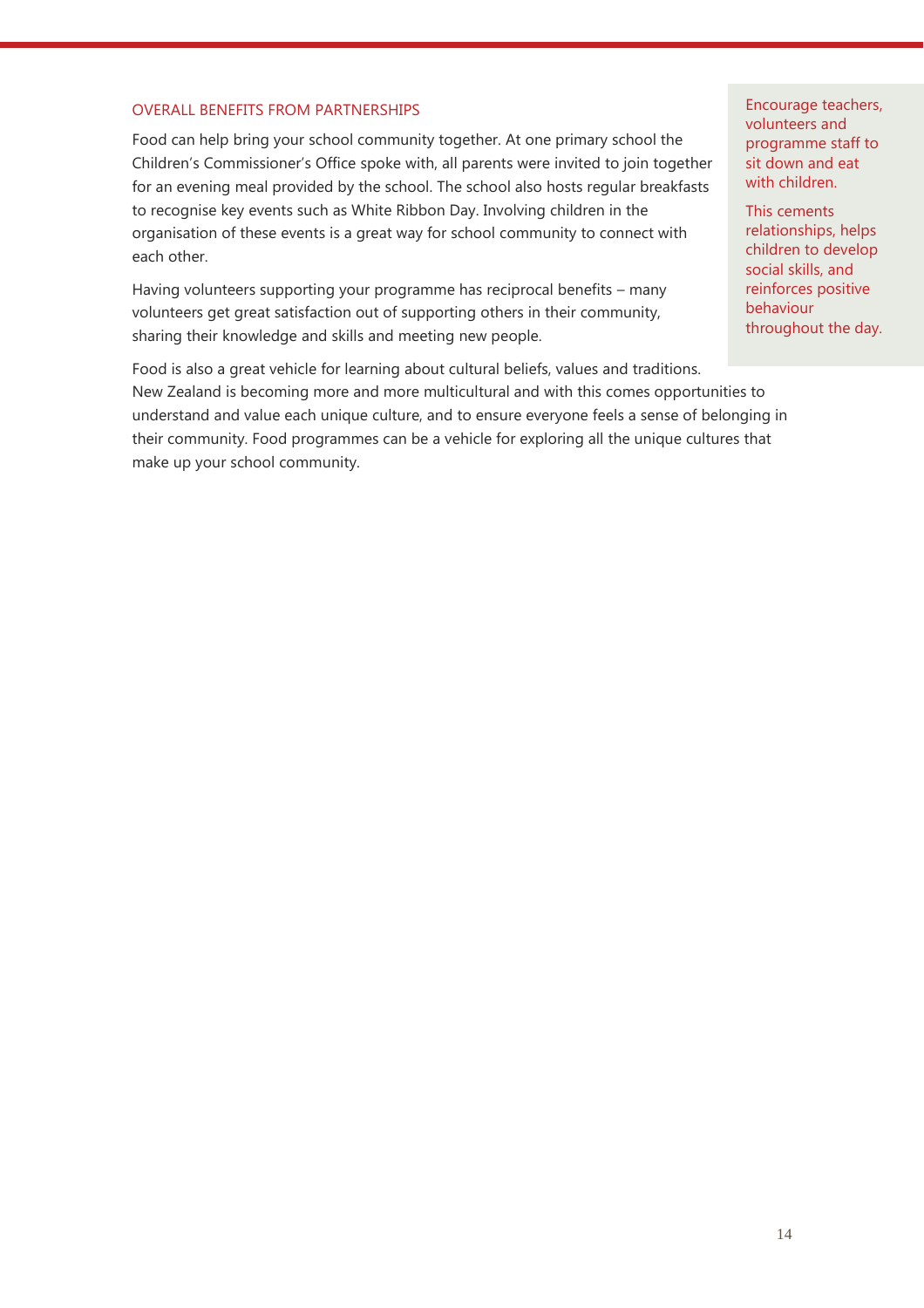## <span id="page-15-0"></span>Guideline 3: A positive food programme that does not stigmatise

If your food programme is purpose-built to address a food need, rather than a health policy focus, then children and families need to feel comfortable about taking part. The stigma from being singled out as 'poor' or 'needy' can prevent children from participating, forcing them to ask their peers for food, another source of stigma, or go without food completely.



Eliminating stigma associated with participating is vital for any food programme to be successful.

Taking a whole of school approach by making your programme an integral part of your school and not just an 'add on' for 'needy' students is the most effective way to avoid this problem.

It is also important to make sure your school food programme does not create dependence. This is why it is vital for the wider school community to be involved in the delivery of the programme, not just a 'top down' transaction from the school. Learning skills such as growing vegetables, and how to make healthy food choices independently, will enable children to become more self-reliant in later life.

### **KEY WAYS TO REDUCE STIGMATISATION**

There are several practical ways to ensure your food programme promotes constructive values such as community spirit, sharing and caring for others.

#### INVOLVE YOUR STUDENTS IN THE DESIGN AND DELIVERY OF THE PROGRAMME

Make sure your students participate actively in the development and delivery of your programme. It is the children themselves who will decide if they are going to participate – so take their views seriously. Your programme will be more successful if students feel they have a stake in it, so ask what sort of activities or responsibilities they want.

School food programmes can provide a great opportunity to develop leadership skills for students – this includes designing menus, preparing and serving food, packing up, or being a student representative who reports to the board of trustees.

#### BE INCLUSIVE AND CHILD-CENTRED

Avoid targeting your programme only to certain children you see as being 'in need', as different students may need it on different days for all sorts of reasons. Make sure that the programme is available to any student who may need it, whether or not they are regular attendees. Ensure that the best interests of your students are prioritised ahead of other interests.

Be sensitive to students' individual needs and beliefs, such as food allergies or eating only vegetarian, kosher or halal foods. Take into account the various cultural practices in your school that may be linked to food – for example that some students bless food before eating.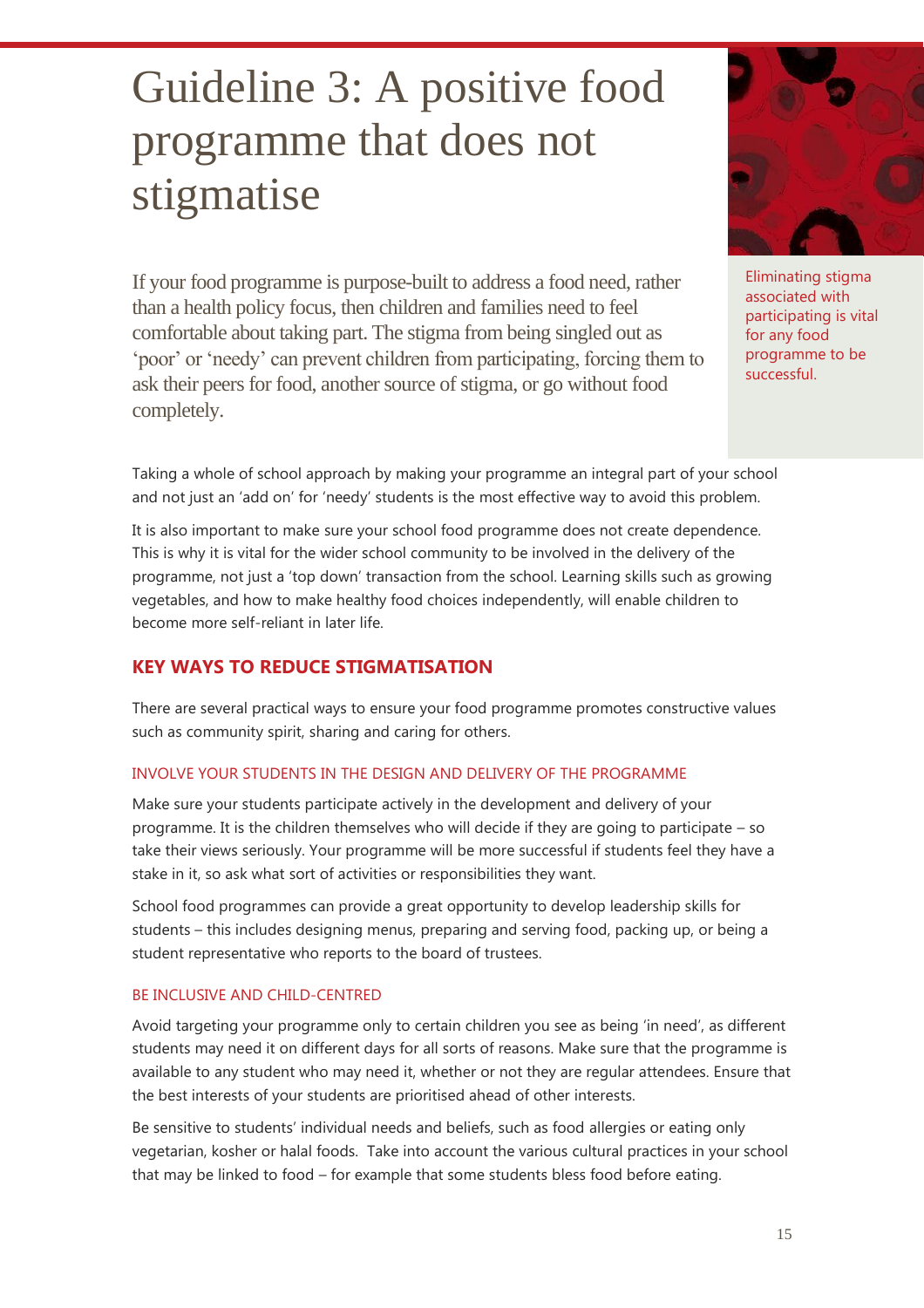#### LINK YOUR PROGRAMME WITH THE WIDER COMMUNITY

Make sure your food programme reinforces and reflects the school's other activities and priorities. Use it to build a partnership with your local community, as well as parents and whānau of current students. When the whole community helps organise and run your food programme it becomes a focus of community pride and helps avoid a divisive "us and them" mentality.

Engage the school community in school-based events that relate to your programme, such as cooking classes, community gardens, and food fairs. You can also incorporate cultural food tasting evenings hosted by the students, or a focus on the cuisine from a different part of the world for a day or week in the school food programme. Teachers and students could give a presentation on where the food comes from, including how it is prepared and why, and the customs that surround the food.

#### COMMUNICATION

School leadership plays a vital role in creating a positive culture for your food programme. Frame your messages in a positive way that reflects a strengths-based approach. You may find it useful for those involved to develop a consistent vocabulary and set of key messages.

Teachers are generally very aware of the need to show tact when a child is hungry and to communicate with them in an open and non-judgmental way. Make sure that others (e.g. relief teachers, parents, business partners) also have a strengths-based vocabulary to talk about the programme. Make sure all your students know what they should do if they are hungry and unable to participate fully in learning.

#### STRENGTHENING STUDENT VOICE

School leadership is not just about the principal and teachers; it is also about creating leadership opportunities. Build depth and understanding of your programme by ensuring students have a voice in planning and implementation. They need to be encouraged to feel confident that their thinking will be heard and reflected in the planning of the programme. There are great opportunities for students to develop leadership skills – from envisaging what the programme will look like to writing job descriptions for breakfast servers and milk monitors.

#### *Case study*

See the Rhode Street School food programme exemplar in Appendix 1 for how the school has linked their programme to the wider school community.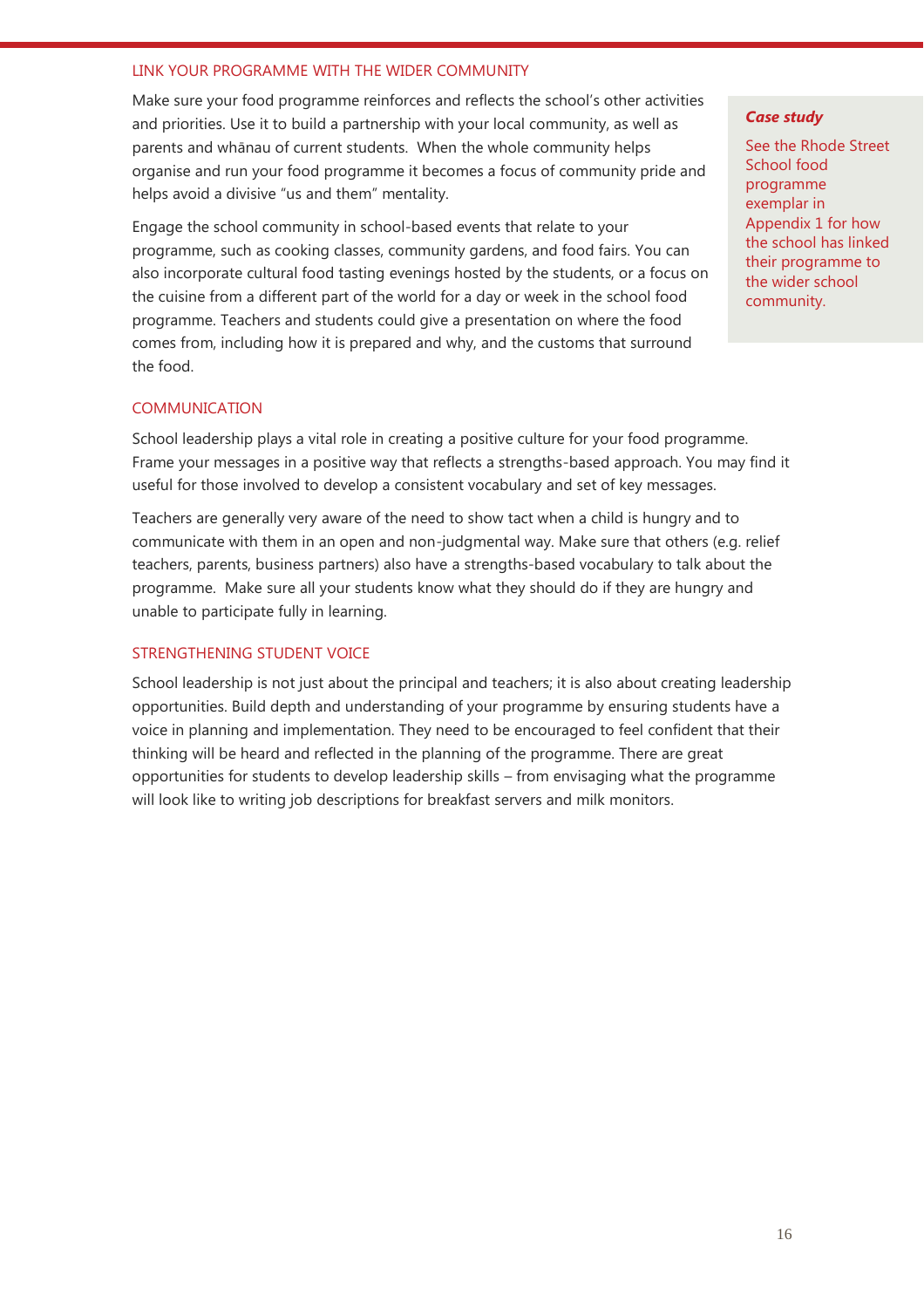## <span id="page-17-0"></span>Guideline 4: Healthy nutrition in schools

A school food programme that is both filling and nutritious will prepare kids to learn at their best. Whether you want to develop and improve a food programme, or you want to ensure your students make healthier food choices, implementing a nutrition policy will be a beneficial addition to your school.

Providing a 'nutritious' food programme may sound challenging, but can be as simple as providing low-sugar cereal and milk with fruit for a breakfast club, or having some fruit available in the classroom for students to snack on. Changing your school nutrition policy needn't be overly difficult either – you could begin by considering a ban on all sugary / energy drinks.

This guideline gives practical advice for altering your school food policy and delivering nutritious food programmes.

## **PUTTING NUTRITION INTO PRACTICE**

Essentially, a nutrition policy is a statement outlining the school's position regarding food and nutrition. Such a policy sets short, medium and long-term goals to make healthy eating and lifestyles an integral part of your school culture.<sup>2</sup> For instance, a short term goal could be to make your school 'water only', while a medium to long term goal could be to align your canteen menu with your policy.

#### KEEP IT CONSISTENT

 $\overline{a}$ 

Teachers and staff play a key role in ensuring all direct and indirect nutritional messages are relevant and consistent. If the aim of your policy for example is to have children eating healthily, then teachers and staff need to be active role models and eat healthily themselves.

Your school health policy will need to balance good, everyday practice of healthy eating with 'sometimes' treats for special occasions - such as school fairs and fundraisers (see ideas for [healthy fundraising](http://healthylifestyles.tki.org.nz/National-nutrition-resource-list/Food-and-nutrition-for-healthy-confident-kids#Appendix3) and party food ideas for healthy alternatives to consider).

A consistent food policy needs to consider the wide range of school events taking place throughout the year. If food is provided regularly at events, it should reinforce the healthy eating messages that you are promoting. If, for example, your school has a health problem that you are trying to address, then having food and drink that are high in fat, sugar and salt at school events would send conflicting messages. Providing lollies or chocolates for good behaviour also undermines healthy eating messages. Consider alternative rewards such as free time, outdoor activities [\(Jump Rope for Heart\)](http://www.heartfoundation.org.nz/programmes-resources/schools-and-eces/jump-rope-for-heart-taura-peke-mo-te-manawa-ora) and board games.



Children learn better when they are healthy and well fed.

 $2^{2}$  For a useful example of what you may wish to include in your policy framework, see the Heart Foundation [Sample Nutrition Policy.](http://www.heartfoundation.org.nz/uploads/Nutrition_Sample_Policy_B_HHA_for_Schools_(3).pdf)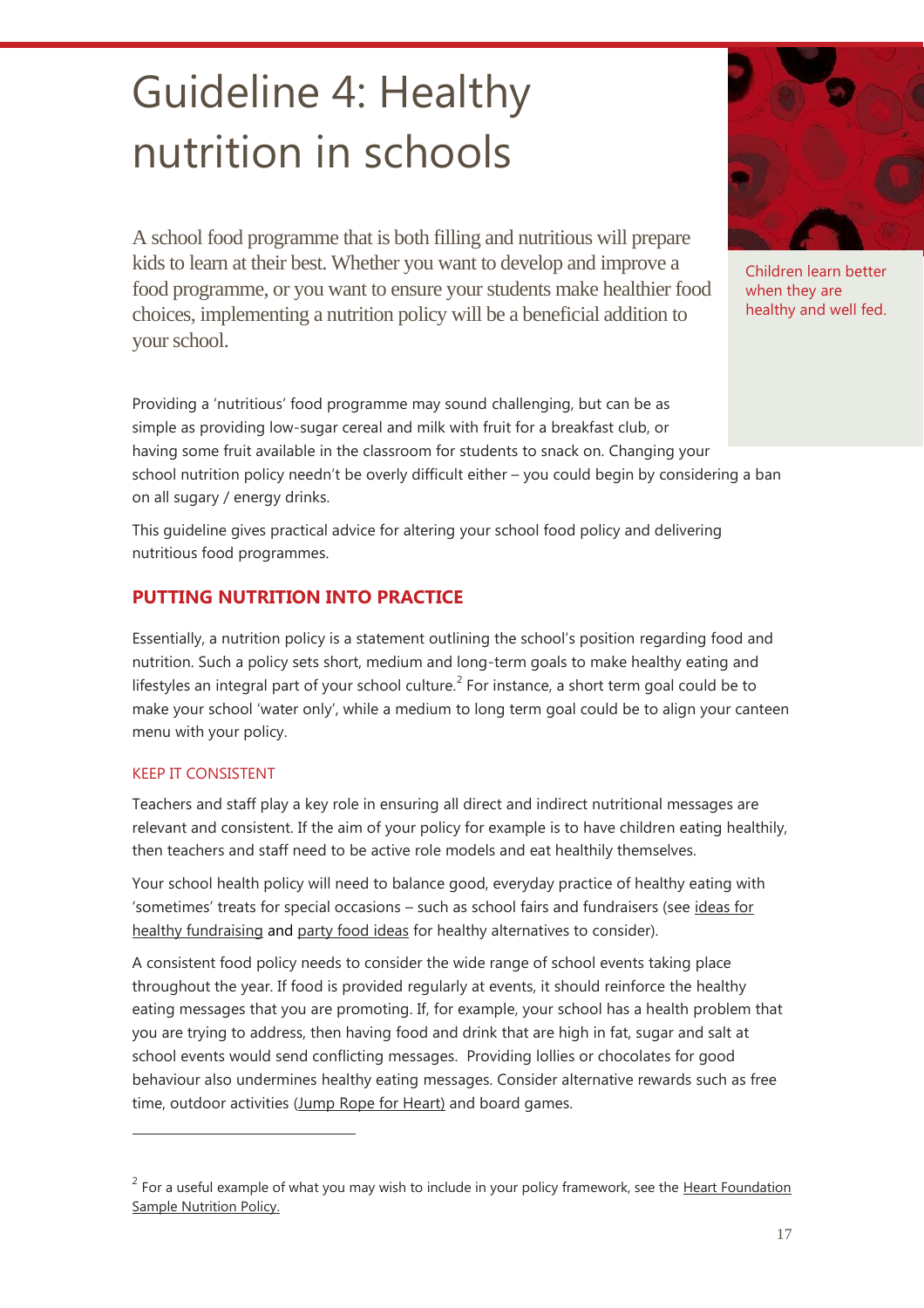### **ALIGNING YOUR SCHOOL CANTEEN WITH HEALTHY EATING MESSAGES**

If your observations and assessment of your students found that poor diet was affecting their learning and behaviour, then the school canteen can play an important role.

It could be students are going to the dairy to buy pies and sugary drinks simply because there are few or no options available to purchase better quality food at school.

By providing food and drink choices that are healthy, tasty and affordable, students can act on the healthy eating messages promoted by the school's nutrition policy. Below are some useful resources to help you on your way:

#### SCHOOL CANTEEN MENU DEVELOPMENT

A carefully planned menu with a variety of healthy and attractive foods will attract students to the canteen. Ideally a menu should offer students several items that remain the same, with variety provided by specials for sale only at certain times, or on certain days of the week. Seasonal fruit, whole or cut into appropriate sized pieces, should always be available.

#### ONLINE RESOURCES

The [Heart Foundation](http://www.heartfoundation.org.nz/programmes-resources/schools-and-eces/schools-and-ece-food-services/school-canteen-menu-development) has a wide range of resources, tools and guidelines for writing healthy and varied school canteen menus.

For further support with school canteen menu development, you can contact a **Heart** [Foundation Health Promotion Coordinator.](http://www.heartfoundation.org.nz/our-work/our-locations)

[Fuelled4life](http://www.fuelled4life.org.nz/) provides a classification system which provides support for selecting the healthier options.

For evidence-based technical information and best practice recommendations (on nutritional food groups, serving sizes, New Zealand children's diets and healthy options) see the Ministry of Health's [Food and Nutrition Guidelines.](http://www.health.govt.nz/publication/food-and-nutrition-guidelines-healthy-children-and-young-people-aged-2-18-years-background-paper)

### **MENU EXAMPLES FOR SCHOOL FOOD PROGRAMMES**

This section recommends appropriate nutrient types and serving sizes for breakfasts and lunches. Breakfast, as we know, can be the most important meal of the day, so it is important to have filling and nutritious food so children get the best possible start.

A breakfast club will ideally provide one option from each of the following food groups:

- Breads and cereals porridge, Weetbix, natural muesli, wholegrain toast, crumpets
- Toppings peanut butter, jam, honey, tomato, baked beans or spaghetti.
- Fruit any fruit fresh, frozen or tinned in natural juice.
- Milk products milk, yoghurt and low-fat cheese.

See the [Heart Foundation](http://www.heartfoundation.org.nz/programmes-resources/schools-and-eces/heartstart) for ideas around policy development and reviewing menus (scroll down on the webpage for the links). The Counties-Manukau DHB also has some good sample menus in their *guidelines*. Below are some very basic menu ideas to give you an idea (serving sizes will differ depending on whether children are primary or secondary school aged):

#### *Tasty canteen ideas*

Mousetraps – melted cheese and Marmite

Hot dishes – vegetable fried rice, spaghetti, lasagne, stuffed potatoes

Burgers – lean meat patty, lettuce, cheese and tomato

Filled rolls – with ham or chicken, cheese and salad

Veggie soups – with toast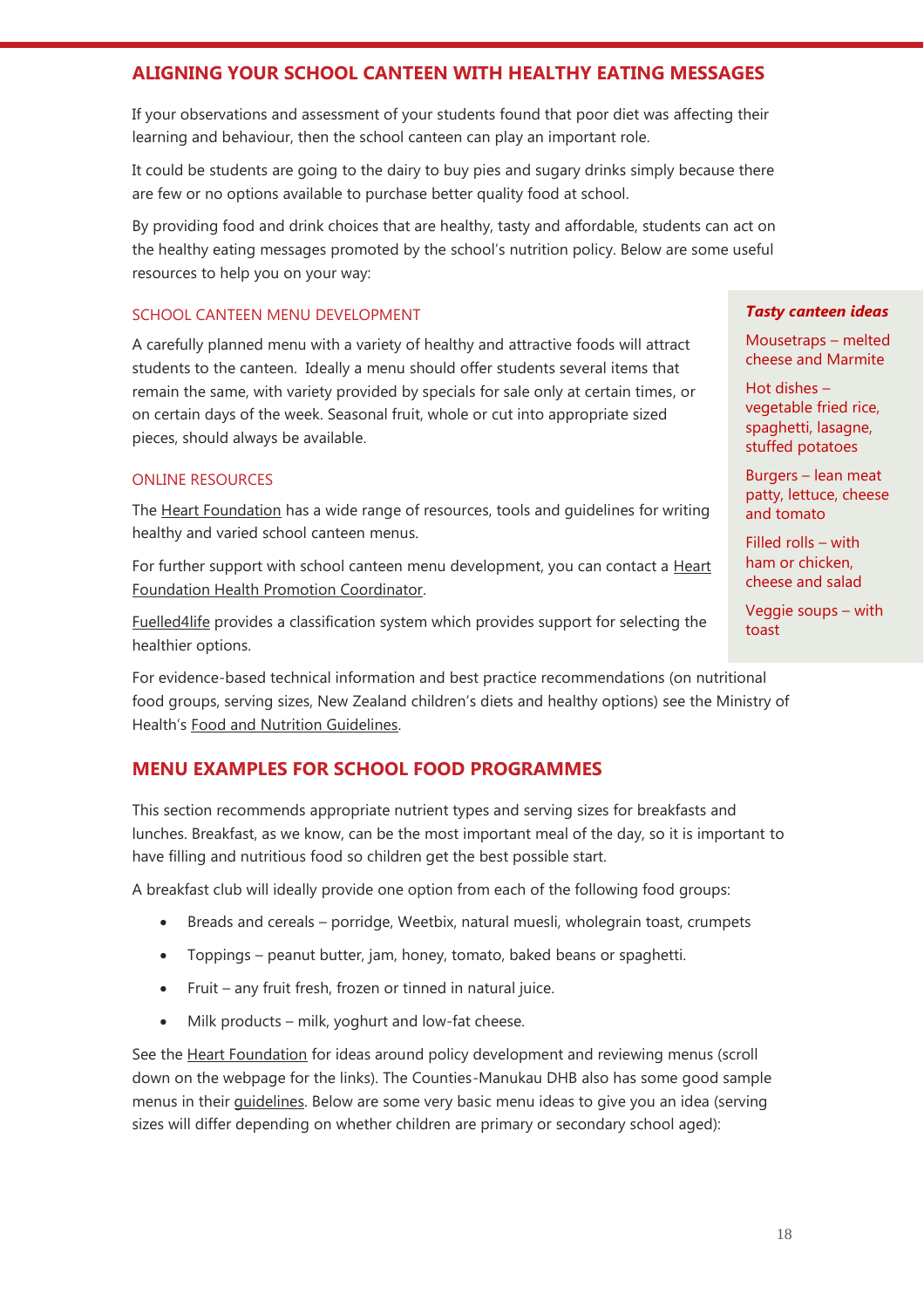#### **BREAKFAST CLUB IDEAS:**

*Primary School:*

Porridge (½ - 1 cup cooked per child) Banana (½ to 1 medium banana per child) Milk (200mL milk per child)

*Secondary School:* 

Weetbix (2-3 biscuits per child) Tinned peaches in natural juice or pour off syrup (1/2 cup per child) Yoghurt (150g per child)

#### **LUNCH AND SNACK IDEAS:**

Schools are ideally placed to support parents by providing healthy lunchbox ideas. Send clear messages to students and parents to encourage them to bring healthy lunches, such as:

- > Fresh fruit / fruit salad
- > Sandwiches with ham, tomato, cheese, egg …
- > Raw vegetable sticks carrot, celery, capsicum, or cucumber
- > Popcorn without caramel or icing sugar
- > Fruit yoghurt
- > Pikelets
- > Wraps / Pita Pockets / bread rolls with sandwich fillings mentioned above
- > Left overs fried rice, pasta or roast vegetables
- > Hard boiled eggs

More lunchbox ideas can be found [here](http://www.heartfoundation.org.nz/uploads/The%20Lunchbox.pdf)

#### RESOURCES FOR MANAGING FOOD ALLERGIES

- The [Ministry for Primary Industries h](http://www.foodsmart.govt.nz/allergies-intolerances/)as a range of information on food allergies and intolerances
- For tips on how to substitute ingredients to make recipes dairy-free, gluten-free or egg-free, visit the [Healthy Food Guide](http://www.healthyfood.co.nz/articles/2010/december/how-to-make-any-recipe-gluten-free-dairy-free-or-egg-free)
- [Allergy New Zealand a](http://www.allergy.org.nz/)lso provides a wealth of information on [food allergies](http://www.allergy.org.nz/allergy+help/a-z+allergies/food+allergy.html)
- Visit [Coeliac New Zealand](http://www.coeliac.org.nz/) for information about gluten free diets and coeliac disease.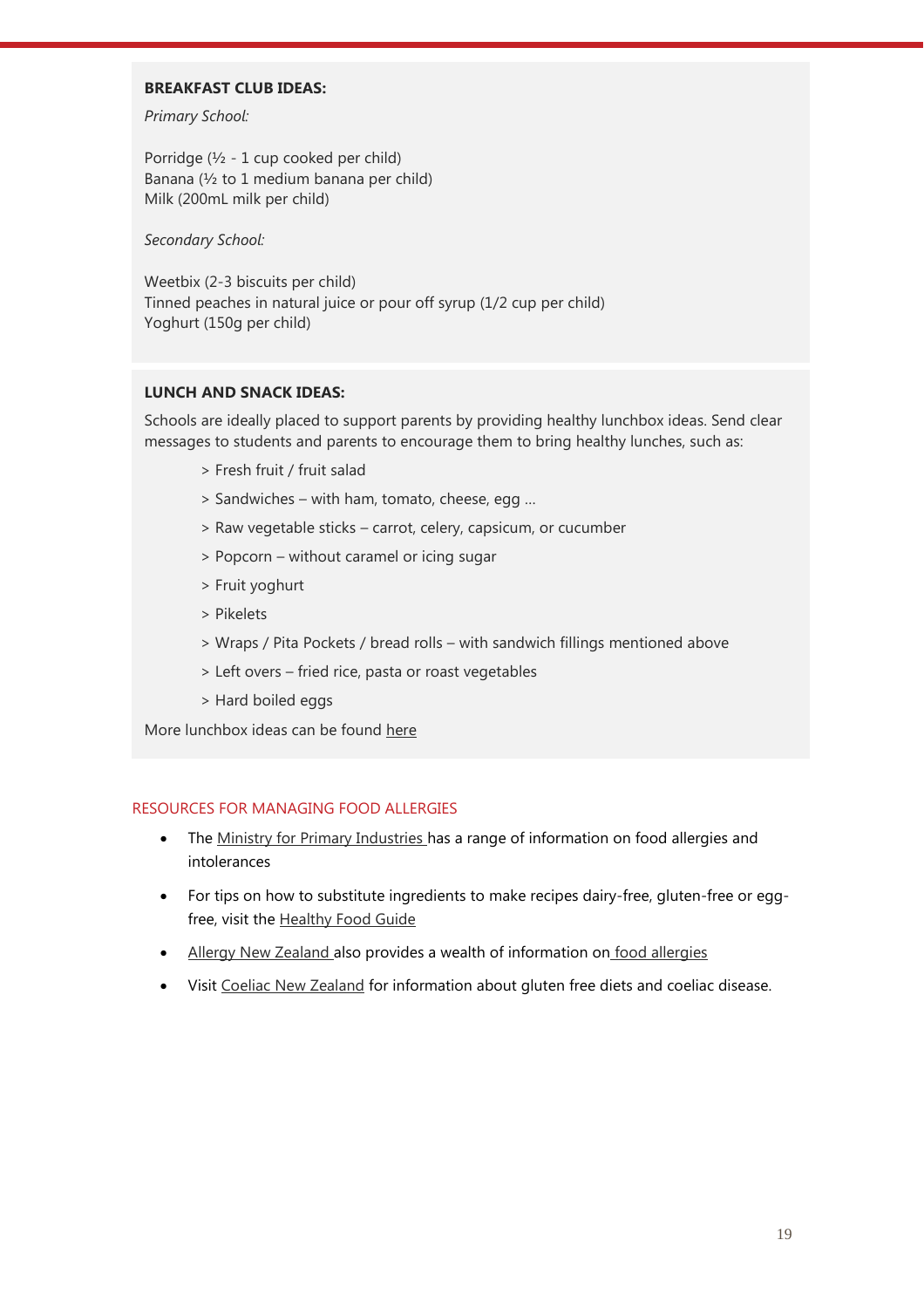## <span id="page-20-0"></span>Guideline 5: Connecting school food programmes to the New Zealand Curriculum

A school food programme and the school curriculum can be mutually reinforcing and provide opportunities for children to have learning experiences that are interesting, relevant and real. This is a key step in taking a whole of school approach with your programme.



Make your food programme interesting, relevant and real.

### **WHY LINK YOUR PROGRAMME TO THE CURRICULUM?**

Reinforcing your school food programme and nutrition policy with the curriculum provides great opportunities for children to develop life skills. The following are just a few examples:

- **Put learning into real contexts:** 
	- $>$  Science students can analyse the sugar contents of drinks and the composition of food, the way ingredients chemically and physically react during cooking, and plant biology for growing vegetables
	- Mathematics calculating ingredient ratios, budgeting, serving sizes as a proportion of recommended daily intake
	- $>$  Literacy reading and writing recipes and understanding nutrition terminology
	- $>$  Social studies understanding the different traditions around food in other cultures
- **Critical thinking:** students learn to interpret and critique messages and advertising about healthy eating and sustainability
- **Managing self:** students learn to make their own informed decisions about food and nutrition; develop creativity and leadership; experience accomplishment; gain more control over their own diet and nutrition by learning to prepare, cook, and serve healthy food
- **Relating to others:** students eat together; learn to recognise diverse experiences and values about food preparation and eating; share; take turns; and be able to influence the eating patterns of others in their environment
- **Participating and contributing:** students learn to help with food preparation and distribution; planting, maintaining and harvesting school gardens; planning food programmes and menus; working with others in the community; and developing leadership.

#### FOOD AND NUTRITION RESOURCES

Learning materials and programmes are available to support learning about food and nutrition at all curriculum levels, from new entrants to senior secondary.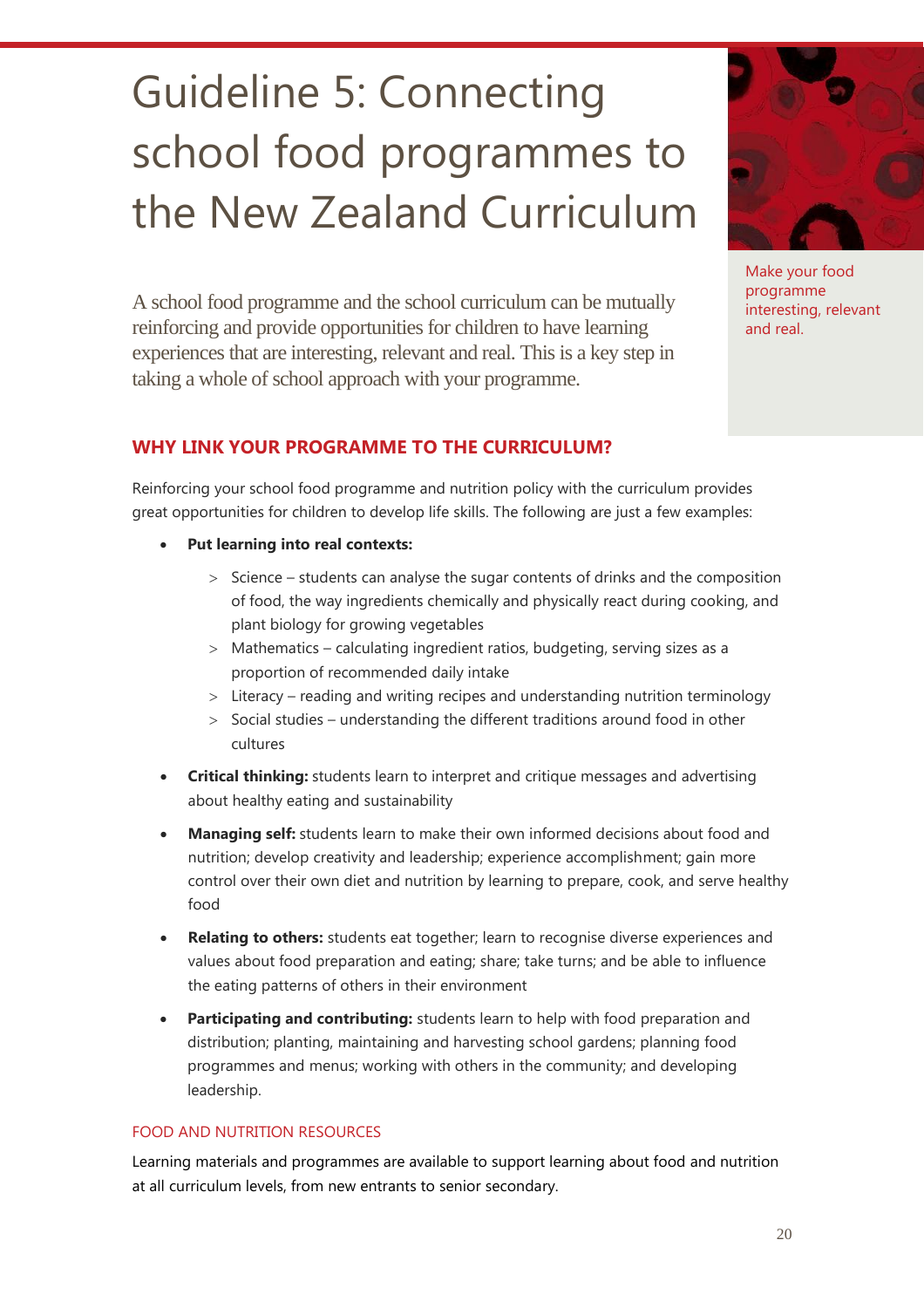Ideas for units of learning developed by the Ministry of Education are in:

- *[Food and Nutrition for Healthy Confident Kids](http://healthylifestyles.tki.org.nz/National-nutrition-resource-list/Food-and-nutrition-for-healthy-confident-kids)* (pages 23-29)
- The *[Curriculum in Action](http://health.tki.org.nz/Key-collections/Curriculum-in-action)* series (scroll down on page to 'Choice Food')
- *Focus on Food: Hauora ā kai Thinking Critically about Food and Nutrition* at the following links:
	- Level 2 [Health and Physical Education](http://www.google.co.nz/url?sa=t&rct=j&q=&esrc=s&frm=1&source=web&cd=4&ved=0CDoQFjAD&url=http%3A%2F%2Fhealth.tki.org.nz%2Fcontent%2Fdownload%2F1750%2F18353%2Fversion%2F1%2Ffile%2FLevel%2B2.pdf&ei=8W9oUtecAYnOkQXCsYHoBg&usg=AFQjCNFLCeEknBaYDAP5EiomrynpsG9JLg)
	- Level 3 [Health and Physical Education](http://www.google.co.nz/url?sa=t&rct=j&q=&esrc=s&frm=1&source=web&cd=6&ved=0CEIQFjAF&url=http%3A%2F%2Fhealth.tki.org.nz%2Fcontent%2Fdownload%2F1751%2F18356%2Fversion%2F1%2Ffile%2FLevel%2B3.pdf&ei=dD3LUpK0FuqIiQedgYHADA&usg=AFQjCNGiuBOBUkR3UF62SfZE2qsExZatOQ&sig2=fwVdbmdiEIjoaUhKnCJ0EA)
	- Level 4 [Health and Physical Education](http://www.google.co.nz/url?sa=t&rct=j&q=&esrc=s&frm=1&source=web&cd=3&ved=0CDYQFjAC&url=http%3A%2F%2Fhealth.tki.org.nz%2Fcontent%2Fdownload%2F1752%2F18359%2Fversion%2F1%2Ffile%2FLevel%2B4.pdf&ei=lD7LUtbdKo-aiQfm5oGQDQ&usg=AFQjCNFUP8ZNw-bxFOtUmVdZ4Lg9OOSTtw&sig2=qWYfdDDDZigZ3LoNOfoyJg)
- The *[Figure it Out](http://www.nzmaths.co.nz/search/node/nutrition)* series of mathematics books contain many activities using food and nutrition as the learning context
- A comprehensive list of materials that support food and nutrition education can be found in: Focus on Food - [Thinking Critically about Food and Nutrition.](http://health.tki.org.nz/content/download/1753/18362/version/1/file/References+further+reading+recources.pdf)

[Growing and Learning with 5+ A Day](http://www.5aday.co.nz/resources/education-resources.aspx) has been developed in conjunction with teachers and aligns with the New Zealand Curriculum supporting health and physical education, literacy, numeracy and science through practical learning experiences. It involves practical classroom or other activities that are supported by differentiated resource sheets. Lessons include crosscurricular links, achievement objectives, strands and appropriate learning objectives. This teaching resource can be incorporated in short to long term planning.

Growing healthy food on-site is a further opportunity to provide authentic learning opportunities for students and that also supports a food in schools programme. Growing kai in schools sustainably is supported through initiatives such as **Enviro-schools**, [Garden to Table,](http://www.gardentotable.org.nz/) and [Health Promoting Schools.](http://hps.tki.org.nz/)

There are many great food and nutrition resources for you to draw upon.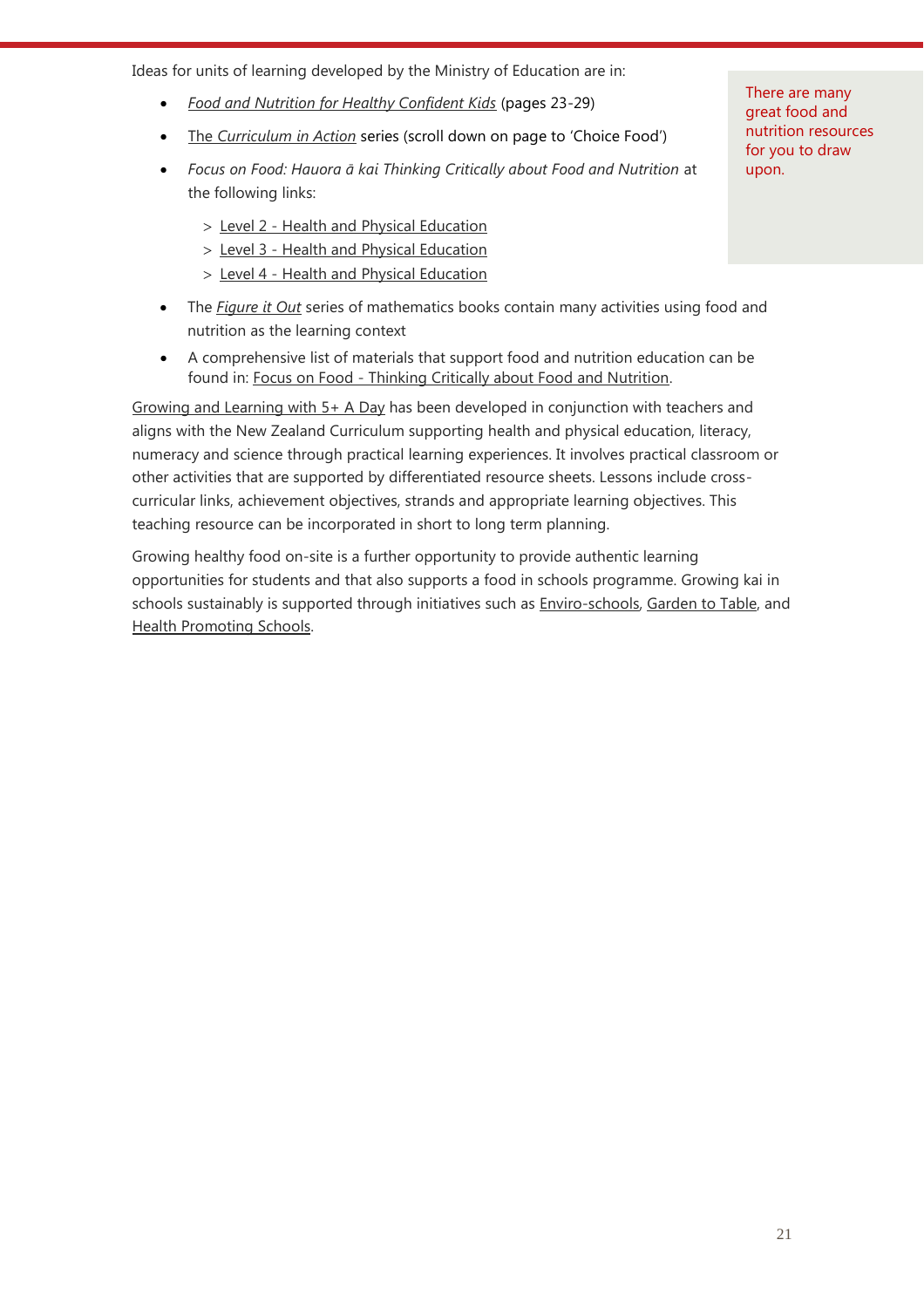## <span id="page-22-0"></span>Appendices

- Appendix 1 Examples of successful school programmes
- Appendix 2 Sample student survey for needs based assessment
- **Appendix 3** Sample teacher survey for needs based assessment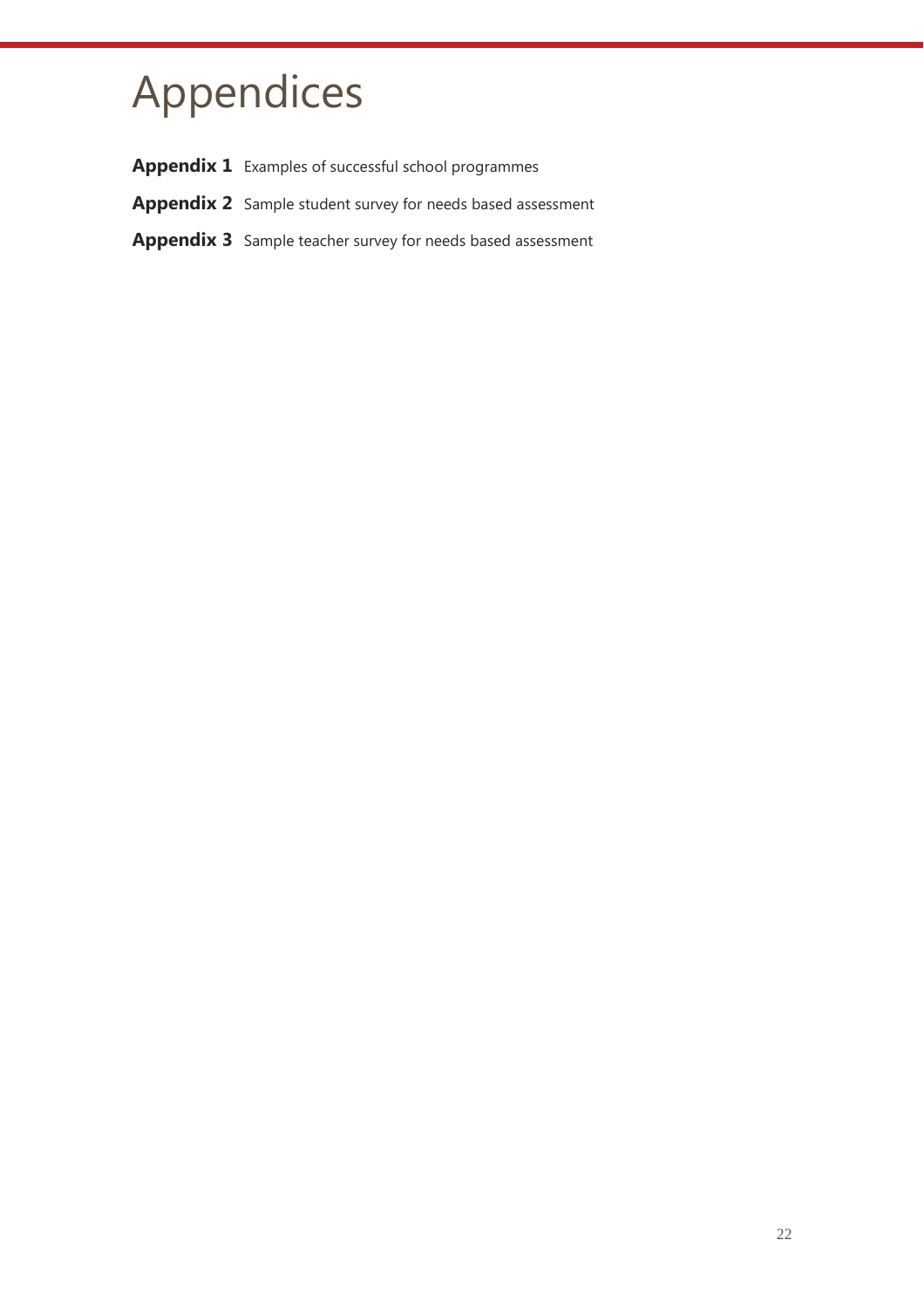## <span id="page-23-0"></span>Appendix 1: Examples of successful school food programmes

The Ministry of Education has provided detailed and inspiring [case studies](http://healthylifestyles.tki.org.nz/food-and-nutrition-case-studies) of 16 primary and secondary schools that are running successful food and nutrition programmes. Each example gives details on:

- the school ethos and organisation
- curriculum programmes
- co-curricular health promotion opportunities
- the school and community environment and partnerships.

#### OUTCOMES OF SUCCESSFUL SCHOOL FOOD PROGRAMMES

These schools have taken a whole-school approach to their food programme and reaped many positive outcomes for students and the school, including:

- having fitter, more attentive pupils
- developing more active student councils
- obtaining Green-Gold Enviro status and Gold Healthy Heart Awards
- developing community gardens in school grounds
- increasing multi-cultural awareness and understanding through introducing different foods
- increasing contact with local health organisations and support networks.

The table below lists the 16 schools with very brief descriptions of some notable initiatives they have undertaken.

Further, more detailed, examples provided by the Working Group follow after.

| Name of School                            | Notable initiatives                                                                                                                                                                                                   |  |  |
|-------------------------------------------|-----------------------------------------------------------------------------------------------------------------------------------------------------------------------------------------------------------------------|--|--|
| <b>Breens Intermediate</b>                | Students keep healthy eating journals and are given reward credits to bid                                                                                                                                             |  |  |
| School                                    | for prizes or activities in an end-of-term auction. Students are encouraged                                                                                                                                           |  |  |
| Christchurch, Decile 6                    | to eat bread or fruit during the 10am break, which follows a 20-minute<br>physical activity session.                                                                                                                  |  |  |
| De la Salle College<br>Auckland, Decile 1 | Year 13 health promotion research project - students give<br>recommendations to teachers and the principal on improving some<br>aspect of the school environment or teaching. Fizzy drinks are banned<br>from school. |  |  |



The case studies provide great ideas about how to integrate a food programme into your school and improve the health and wellbeing of the wider school community.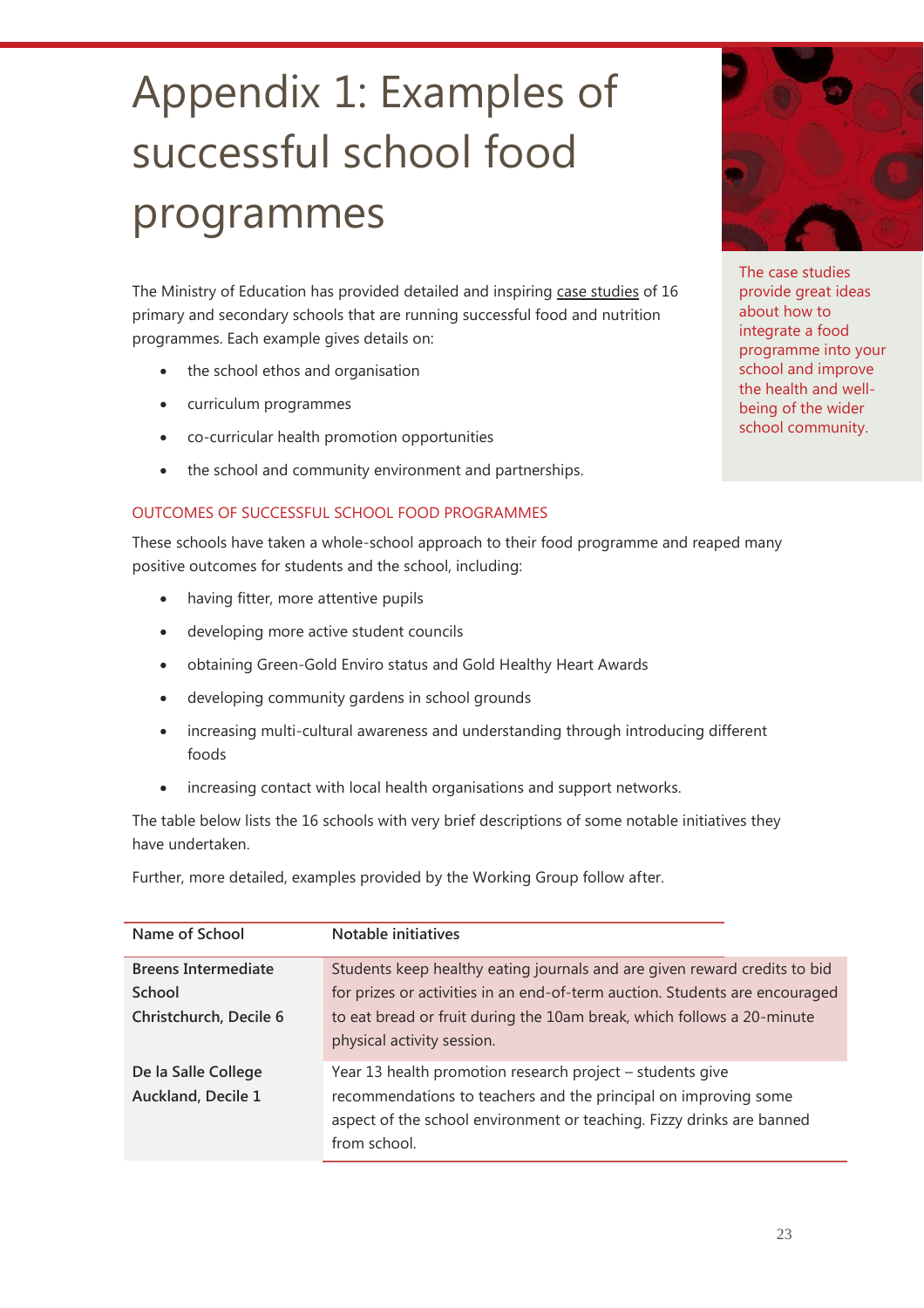| <b>Golden Bay High School</b><br>Nelson, Decile 6               | A Canteen Committee designs and delivers healthy and popular food. It is<br>jointly run by the principal, a board member, a student trustee, the chair<br>of the Home and School Committee and a canteen manager.                                                                                                                |
|-----------------------------------------------------------------|----------------------------------------------------------------------------------------------------------------------------------------------------------------------------------------------------------------------------------------------------------------------------------------------------------------------------------|
| <b>Grovetown Primary</b><br><b>School</b><br>Blenheim, Decile 6 | A Healthy School Committee is run by students and staff. Students have<br>\$5 Friday lunches based on 5+ADay.                                                                                                                                                                                                                    |
| Kaingaroa Forest School<br>Rotorua, Decile 1                    | The school is leading health promotion in the community $-$ talking with<br>shop owners to stock healthier food, and hosting monthly health<br>information evenings for whānau.                                                                                                                                                  |
| <b>Miller Avenue School</b><br>Paeroa, Decile 1                 | The school hosts an annual community Big Breakfast; students grow<br>potatoes over summer; and the principal has written food quidelines for<br>staff to observe the diets of the students and promote healthy eating in<br>the classroom.                                                                                       |
| <b>Mountain View High</b><br><b>School</b><br>Timaru, Decile 6  | Mountainview High School is one of only a few schools where every<br>student in years 9 to 12 is taught health. They brought in the National<br>Heart Foundation's school food coordinator to begin improvements to<br>the food and nutrition environment.                                                                       |
| <b>Nelson Park Primary</b><br><b>School</b><br>Napier, Decile 4 | Garden clubs are run by students and parents, local farmers donate fruit,<br>and there are class visits to orchards. Each day there are 'Energiser Breaks'<br>where students eat fruit and exercise. Nelson Park is a 'water only' school.                                                                                       |
| Reporoa College<br>Rotorua, Decile 6                            | A new school canteen is open for breakfast (50c per item) and lunch (5\$<br>per hot meal).                                                                                                                                                                                                                                       |
| Runanga School<br><b>Greymouth, Decile 3</b>                    | Runanga Rascals Café has \$2 meals and is open to the wider community.<br>The café buys local ingredients and the school garden was funded<br>through DHB funding and Mitre 10 grants. The café was Winner of the<br>Development Westcoast Young Entrepreneur award.                                                             |
| <b>St James School</b><br>Christchurch, Decile 1                | School garden, led by a class of Year 3/4 students, ran interviews and<br>survey questionnaires for the design and use of the garden. Students and<br>teachers have a fruit break at 10:30 each morning and lunch eating is<br>supervised in the classroom for 10 minutes before children go outside to<br>play.                 |
| <b>St Peter's College</b><br>Gore, Decile 8                     | The Student Health Committee (SHC) is made up of year 12/13 students<br>and is considered to be a 'job'. The canteen staff work with the SHC who<br>promote the new healthy menu to other students to increase take-up.<br>Fizzy drinks have also been banned.                                                                   |
| <b>Tawhiti School</b><br>Hawera, Decile 5                       | The school has a 10am Brainfood Break when students eat fresh<br>vegetables and fruit to 'stimulate their brains' and help with their learning.<br>Tawhiti is a 'water only' school.                                                                                                                                             |
| Te Matauranga Primary<br>School<br>Auckland, Decile 1           | A school garden in the internal courtyard area has made growing food<br>fun and educational for the students. Funding was made available to build<br>the planters and buy soil, seeds/seedlings, and tools. One key person<br>oversees the garden, gardening activities teach students about growing,<br>cooking, and nutrition. |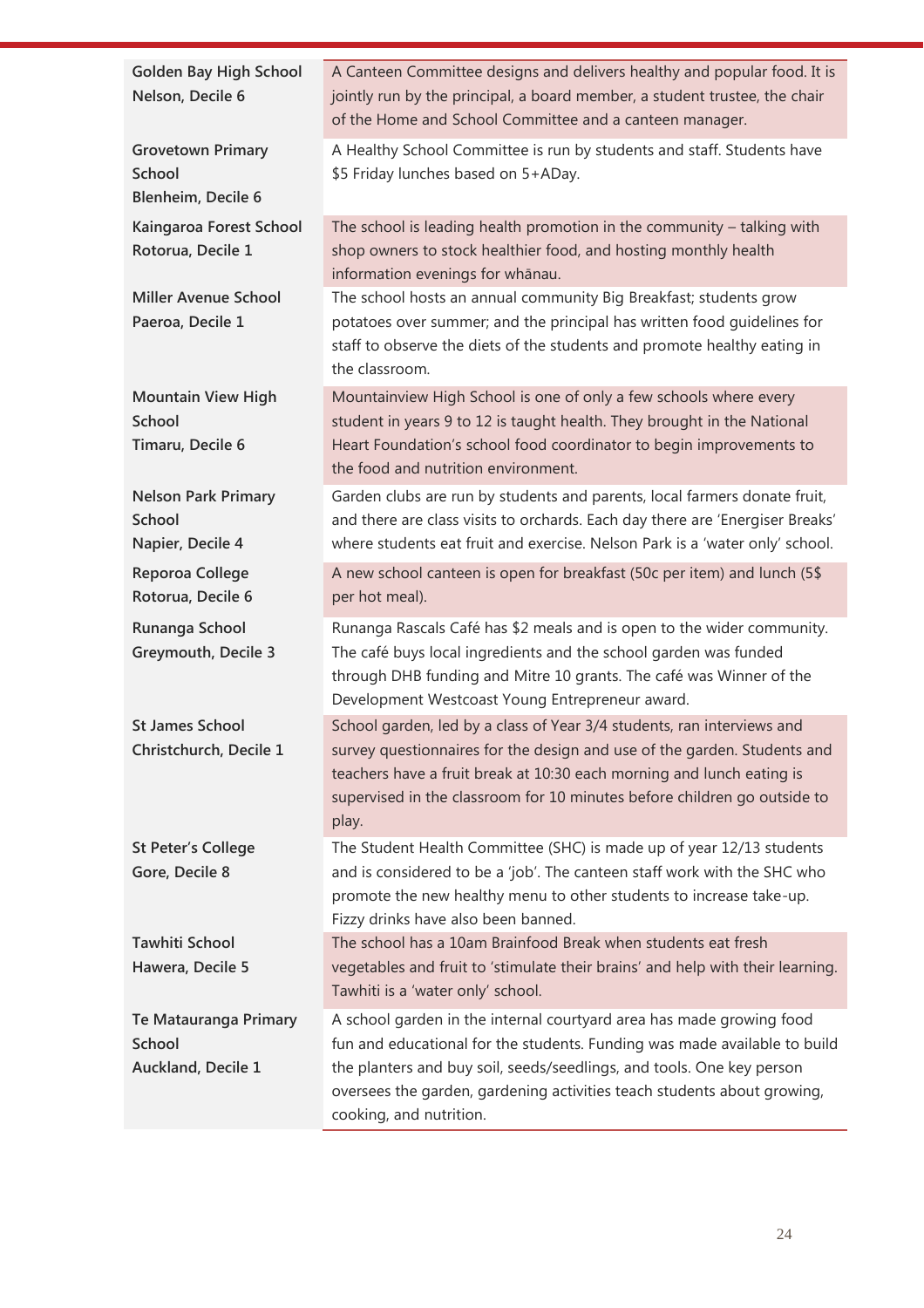### **RHODE STREET SCHOOL FOOD PROGRAMME**

The Rhode Street School food programme consists of three main components: food security, sustainability, and community engagement.

#### **OVERVIEW**

Breakfast is supplied every school day to pupils between 8.00 am and 8.30 am. Breakfast is supported by the KickStart Breakfast Programme, and is set up by the school's Sustainable Kitchen Manager with assistance from the Student Council. It is monitored by the Manager and all teaching staff. Breakfast is available to all students whether or not they have already had it at home. It is served in the school's Kai Time Café where children can sit at purpose-built dining tables and socialise with each other and the staff.

The commercial kitchen supplies daily hot meals for sale at \$5.00 per lunch. Students are rostered to harvest fresh vegetables and fruit for use in menus designed by the students on a seasonal basis. The costs of this programme are more than met by the sales and supplies from the school vegetable gardens and orchards.

Sponsored lunches are also available for students who have no lunch or means to purchase one and are available from the school office (which records usage for evaluation and review purposes). These lunches are made possible by KidsCan and a local Church group.

In the third term of 2013 Rhode Street School introduced Fonterra Milk for Schools where all students are given a 200ml container of chilled milk in class before morning tea time.

#### FOOD SUSTAINABILITY

Rhode Street School has a long-term focus on food sustainability. The school's charter and strategic plan include a food in schools programme. Job descriptions for staff reflect health and ecological sustainability in line with the Health Promoting Schools and enviro-schools kaupapa.

There are 18 vegetable gardens and two organic orchards with over 50 fruit trees. There is a kitchen garden with chickens and a community garden open to all whānau, as well as a hydroponics tunnel house to grow out-of-season salad lines, watercress and puha.

A fully functional, registered, stand-alone, commercial kitchen with a full-time chef works with students and provides cooking and gardening classes for whānau members

#### COMMUNITY ENGAGEMENT AND SCHOOL LIFE

The school has run Kai Festivals annually for 7 years. Classes are expected to have their garden planted in time for the produce to be ready to use on stalls at the festival (held toward the end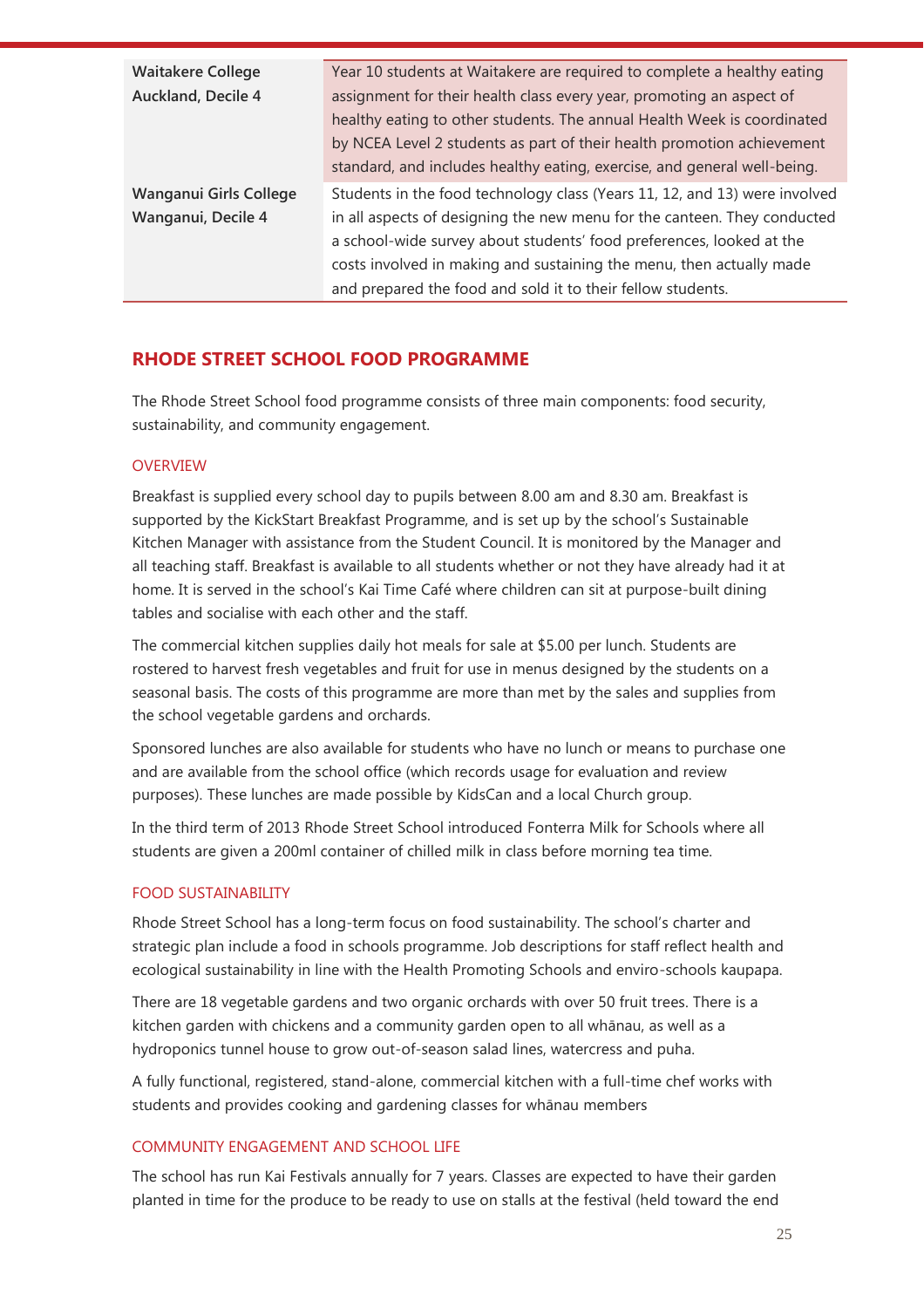of March). Before planting in term four, classes discuss what they will be selling at the Kai Festival (the following year) and plan on producing at least 300 servings. They work out recipes, a timetable for planting, marketing and sales plans and budgets.

The remainder of the year it is up to the class to decide what they wish to grow, e.g. vegetables, a winter green crop (e.g. lupins), herbs or flowers. They may decide to have a 'Master Chef'-like competition using the kai they are growing, or they may want to grow vegetables to make a salad or soup for the class, or contribute to the Koha Table every Friday for whānau to take kai home.

Community members are involved in planning, planting and cooking throughout the year in individual classes. They also support groups within the school such as the Student Council or Green Team. On average, 3,000 people attend each Kai Festival from the wider community and make a significant contribution to the school's fundraising efforts. 'Student voice' ensures that the children have ownership of the whole process and celebrate their authentic learning by deciding how to utilise their net profits.

It is expected that a local Māori Trust, Rauawawa, will be working in partnership with the school to introduce the Aroha Nga Mokopuna Project. Kaumatua and kuia will visit the school every week to share their healthy living messages by growing and cooking traditional Māori kai with students.

#### VIDEO LINKS

 $\overline{a}$ 

Check out a great [video](http://vimeo.com/64534293) clip that looks at what Rhode Street School is doing.

## **CHANGING THE SCHOOL CULTURE – A CASE STUDY OF YENDARRA SCHOOL<sup>3</sup>**

Yendarra, a decile 1a school (the lowest decile) in Otara (South Auckland), has shown that it is possible to use the influence that schools have in the community to effect positive change. Yendarra used a whole-school approach to promote healthy lifestyles for the students and their whānau. Their journey is inspiring and something that all schools can learn from.

The first step that the school took was to ban fizzy drinks, which staff noticed were making kids hyperactive and disruptive in class. The Principal, Susan Dunlop, remembers simply suggesting at an end of year board meeting that they make Yendarra a 'water-only school':

*It just happened. Overnight, water was the preferred drink. To start it off we gave all children a free water bottle. We also received funding to put in new drinking fountains… The behaviour problems disappeared overnight. It was amazing… more peaceful, kids were feeling happier, [and] teachers were feeling happier.*

Next, the school began to 'celebrate' good food that kids brought to school for lunch. This, along with educating the parents too, created a culture where it was 'cool' to bring healthier food for lunch – as opposed to coke, pies and chippies. At parent teacher evenings, which are very well attended by whānau, the school took the opportunity to give food budgeting advice – such as buying bread and spreads for lunch, buying seasonal food when it's cheap, knowing

 $^3$  Adapted from Dr Tim Lindley's interview with Yendarra School Principal Susan Dunlop. Read the full story at <http://blog.aspireforlife.com/2012/10/food-choices-at-otara-school-are-impacting-on-students/>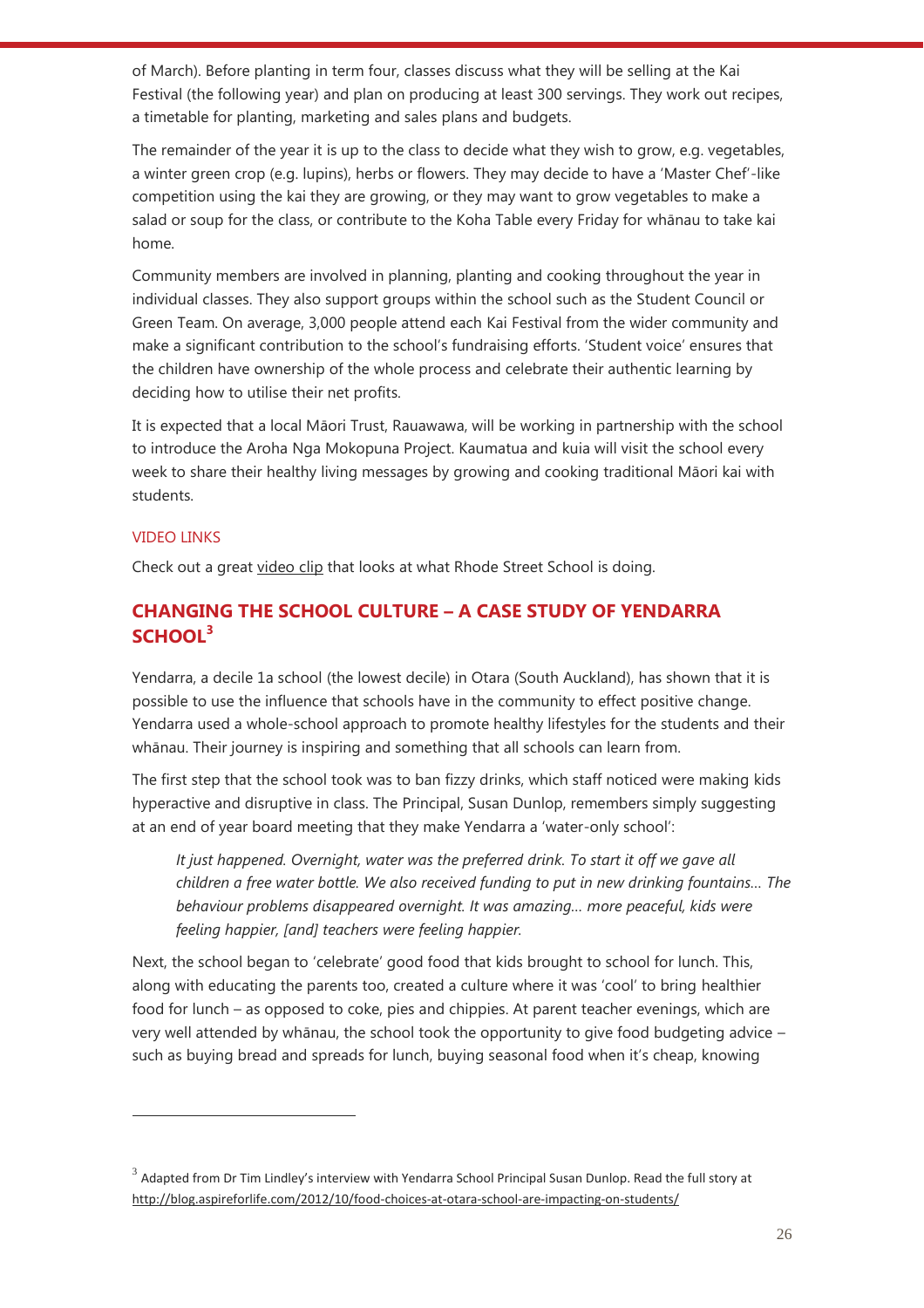how many you can feed with a loaf of bread and a box of Weetbix, and how money is quickly spent on takeaways.

The school brought in gradual changes when opportunities arose. When there was a government move to ban pies and promote healthy eating in schools, Yendarra saw this as the right time to change the tuck shop from a commercial business within the school selling sugary drinks and pies, to a 'Kai Shop' selling fresh sandwiches and rolls sourced from a local bakery. Basically it is run as a service for parents – a healthy lunch for \$2 for those who, for whatever reasons, are unable to make lunch for their children.

Leading from the top was also a key aspect of changing the school eating culture. Some staff were eating unhealthy takeaways for lunch and were not sending good messages, so this had to change. There is now a bigger focus on healthy kai for everyone at Yendarra – not just for the children.

The school teaches eating expectations to the children  $-$  "we take what [portions] we can eat, we consider other people, we don't take a plate full of food just because it is there". Children are also taught basic food preparation such as making porridge, and ways to make healthy food more interesting. They are taught that it's OK to have treat food now and again; it's just about how much you have (frequency and portions).

A *Masterchef* style programme is run, where the kids make hamburgers with lettuce, onions, eggs, and tomatoes – so they learn that people can make their own hamburgers at home, not just at McDonald's.

The entire school community – staff, children and whānau – has experienced a shift in culture and expectations, and have all moved towards healthy food as a result of this programme.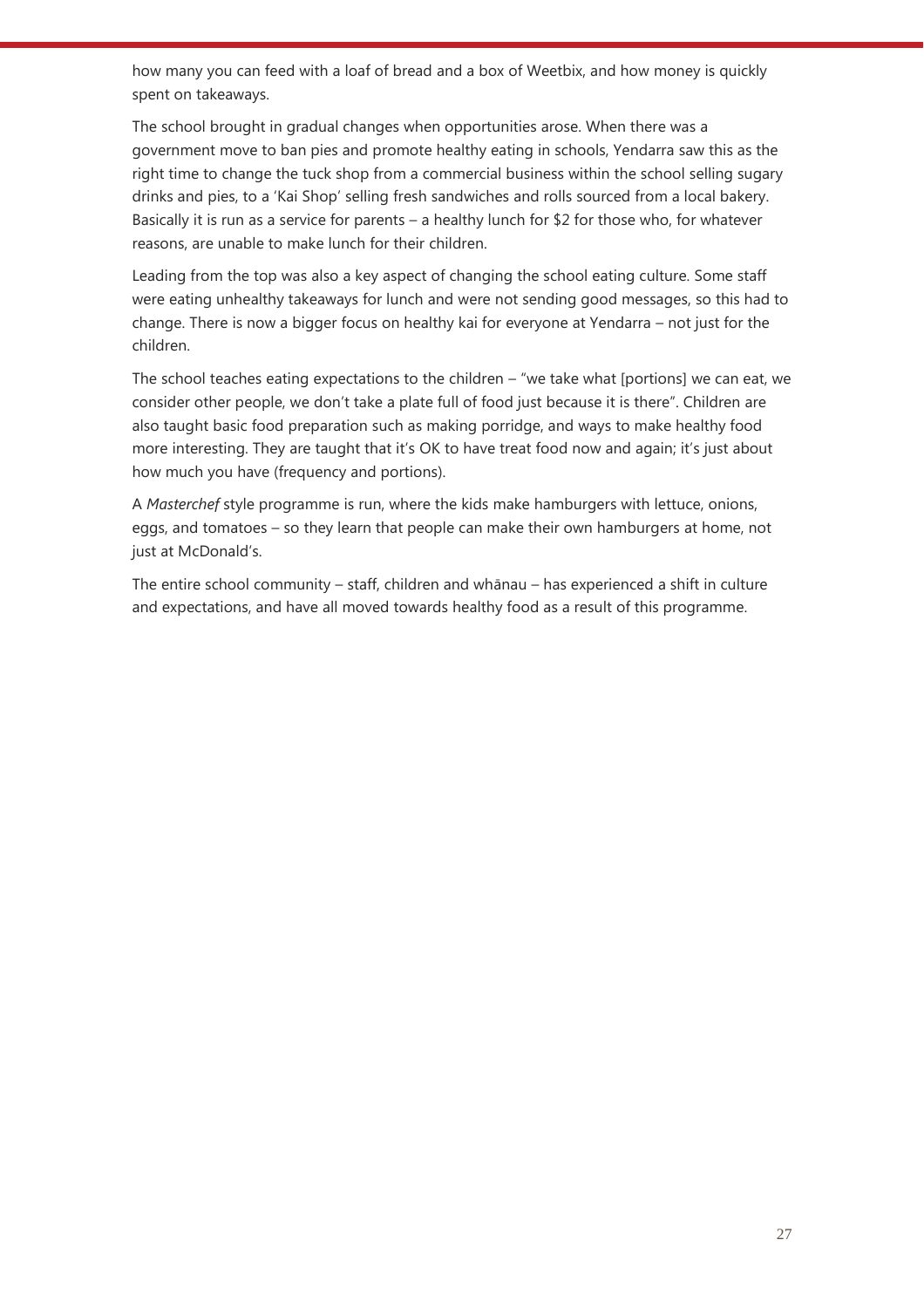## <span id="page-28-0"></span>Appendix 2: Sample student survey

The following is an example of a survey you can use to determine the needs of your students and decide on the appropriate response needed – amend as needed for your school!

## **About You and Your School**

| Question 1: Please CIRCLE the 3 things you like most about our school |                       |            |                     |  |  |
|-----------------------------------------------------------------------|-----------------------|------------|---------------------|--|--|
| Reading                                                               | Writing               | Maths      | Art                 |  |  |
| <b>Music</b>                                                          | Sport                 | My friends | My teacher          |  |  |
| The playground<br>Computers                                           |                       | Dancing    | Learning my culture |  |  |
| I don't like anything<br>about school                                 | Other (please write): |            |                     |  |  |

| Question 2: Please CIRCLE 3 things you think our school needs most to be even better |                       |                    |                |  |  |
|--------------------------------------------------------------------------------------|-----------------------|--------------------|----------------|--|--|
| A sunshade                                                                           | More library books    | Exercise equipment | More computers |  |  |
| Musical instruments                                                                  | A school garden       | More sports gear   | Food for kids  |  |  |
| Play equipment                                                                       | Other (please write): |                    |                |  |  |

| Question 3: Do <b>you</b> have the <b>things you need</b> ? Circle YES, NO or SOMETIMES |                                                               |                        |           |           |  |  |
|-----------------------------------------------------------------------------------------|---------------------------------------------------------------|------------------------|-----------|-----------|--|--|
| Do you have                                                                             | Breakfast before school?                                      | Sometimes<br><b>No</b> |           |           |  |  |
| Do you have                                                                             | Food for lunch at school?                                     | Sometimes<br><b>No</b> |           |           |  |  |
| Do you have                                                                             | Money for school trips or special school events?              | <b>No</b>              | Sometimes |           |  |  |
| Do you have                                                                             | Medicine when you are sick?                                   | Yes<br><b>No</b>       |           | Sometimes |  |  |
| Do you have                                                                             | A jacket for when it rains?                                   | Yes                    | No.       |           |  |  |
| Do you have                                                                             | Sport shoes (trainers) you can wear to run or<br>play sports? | Yes                    |           | No.       |  |  |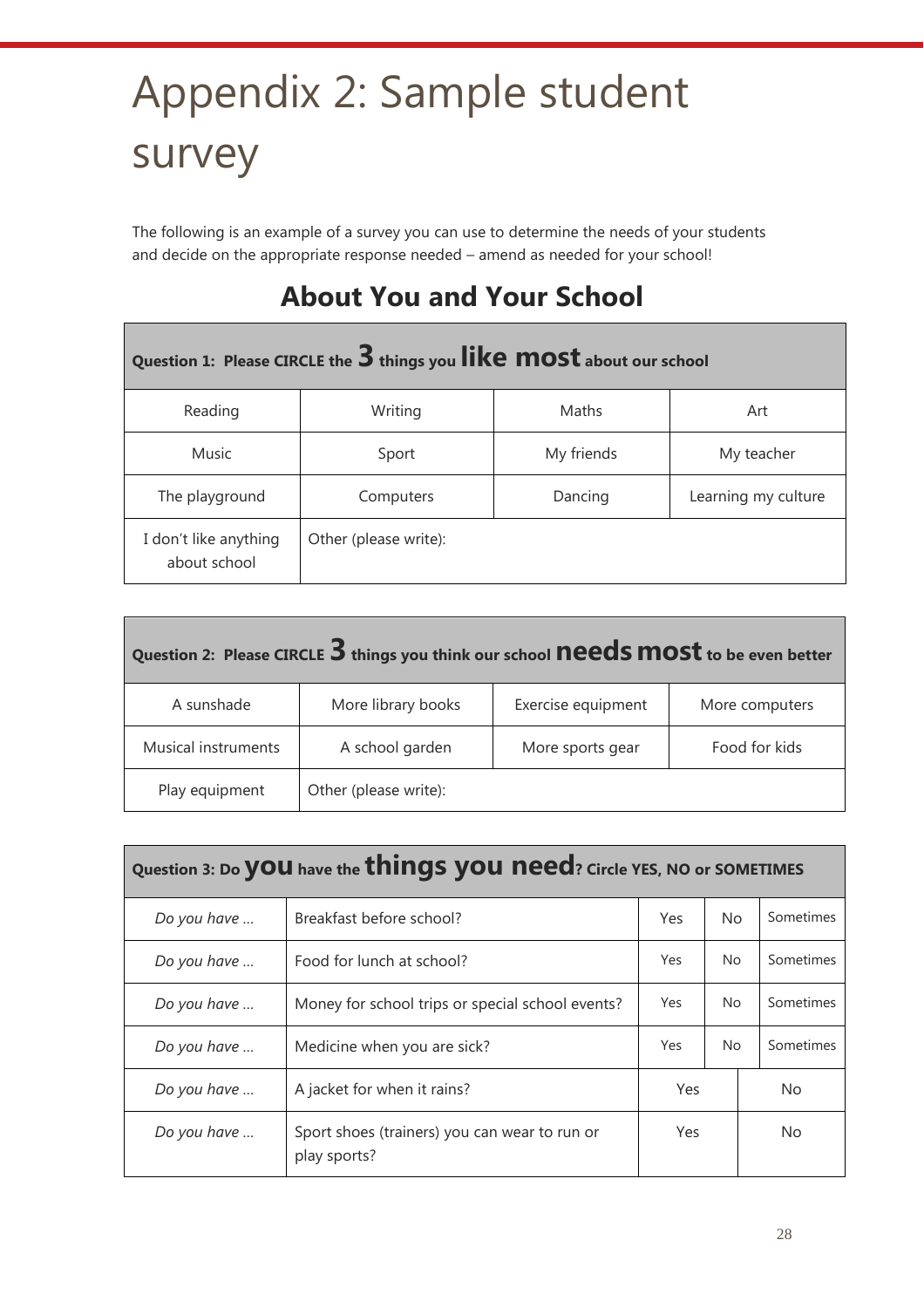*Do you have* … A school bag? No

| Question 4: Do <b>you know</b> what <b>you should do</b> ? Circle YES or NO |                                                           |     |     |  |
|-----------------------------------------------------------------------------|-----------------------------------------------------------|-----|-----|--|
| Do you know what you<br>should do if                                        | There is an earthquake while you are at school?           | Yes | No. |  |
| Do you know what you<br>should do if                                        | You are sick or get hurt while you are at school?         | Yes | No. |  |
| Do you know what you<br>should do if                                        | You are hungry and don't have food at school with<br>you? | Yes | No. |  |
| Do you know what you<br>should do if                                        | You are being bullied at school?                          | Yes | No. |  |

| Question 5: About you!                                  |                         |  |   |                                   |            |    |             |       |
|---------------------------------------------------------|-------------------------|--|---|-----------------------------------|------------|----|-------------|-------|
| Please tick all the cultures/ethnicities that you are:  |                         |  |   | Are you a boy or a girl? (Circle) |            |    |             |       |
| New Zealander / New Zealand European / Pakeha<br>$\Box$ |                         |  |   |                                   |            |    |             |       |
| □ Maori                                                 |                         |  |   |                                   | <b>BOY</b> |    | <b>GIRL</b> |       |
|                                                         | $\Box$ Pacific Islander |  |   |                                   |            |    |             |       |
| □ Other e.g. Dutch, Japanese (Please write)             |                         |  |   |                                   |            |    |             |       |
|                                                         |                         |  |   |                                   |            |    |             |       |
|                                                         |                         |  |   |                                   |            |    |             |       |
| How old are you? (please circle)                        |                         |  |   |                                   |            |    |             |       |
| 5                                                       | 6                       |  | 8 | 9                                 |            | 10 | 11          | $12+$ |

**Question 6: Is there anything else you want to tell us about how to make things better for you at our school?**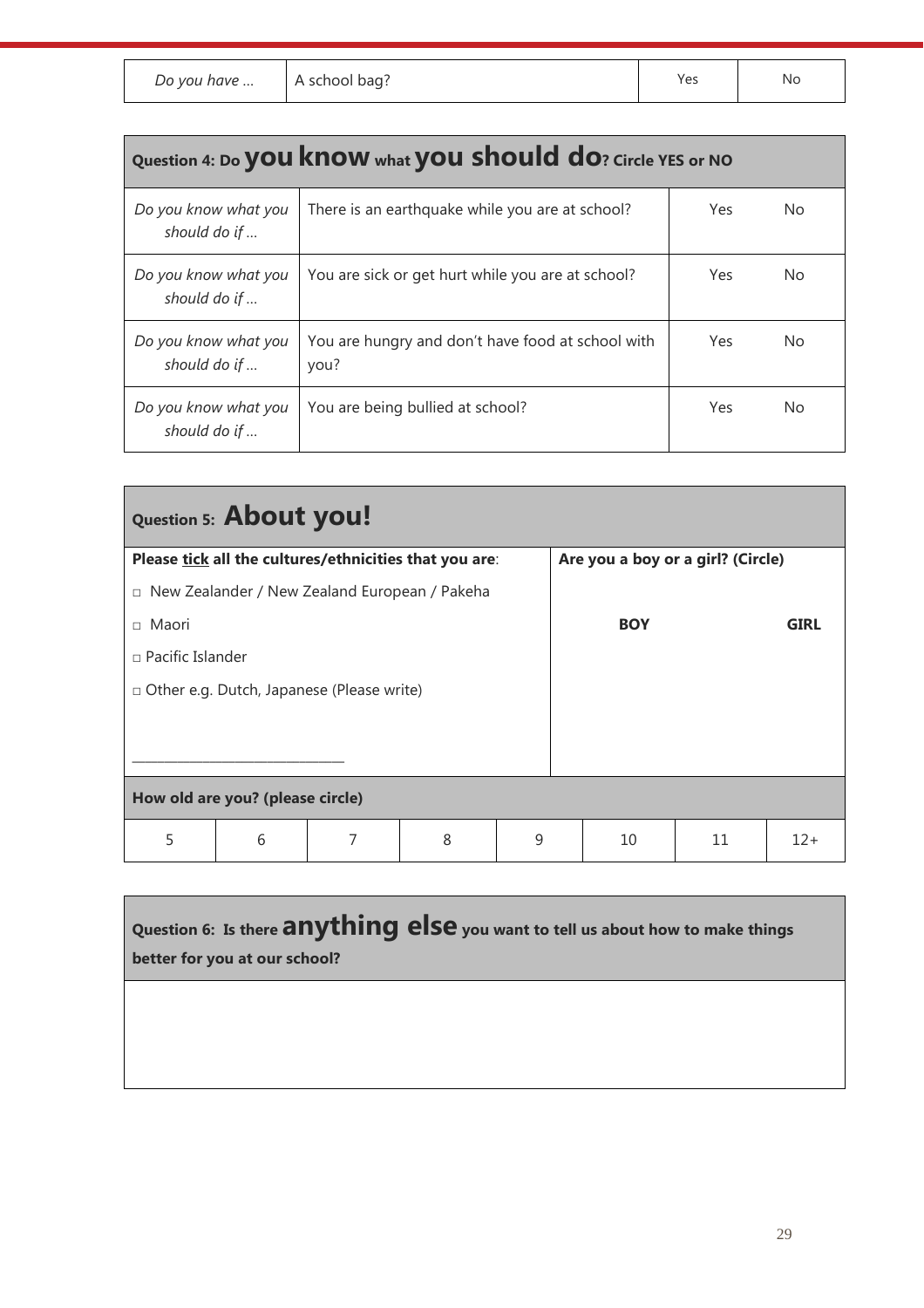## <span id="page-30-0"></span>Appendix 3: Sample teacher survey

The intent of this questionnaire is to get a picture of staff views of any unmet needs of students, particularly concerning any children hungry at school. This is will help the board to understand if we need any additional actions or whether current policies and process are working well for our students.

1. Do you have a way of regularly monitoring whether children in your class are bringing adequate food to school for snacks and lunch?

\_\_\_\_\_\_\_\_\_\_\_\_\_\_\_\_\_\_\_\_\_\_\_\_\_\_\_\_\_\_\_\_\_\_\_\_\_\_\_\_\_\_\_\_\_\_\_\_\_\_\_\_\_\_\_\_\_\_\_\_\_\_\_\_\_\_\_\_\_\_\_\_\_\_\_\_\_\_\_\_\_\_\_\_\_\_\_\_

**D** Yes (specify)

#### $\Box$  No

- 2. Have you observed children who are hungry at school? (tick one)
	- **D** Never
	- $\blacksquare$  Rarely (1/month)
	- $\Box$  Sometimes (more than 1/month, but not frequently)
	- Frequently (regular pattern for same students, e.g. days before 'payday', at least one student hungry each week)

\_\_\_\_\_\_\_\_\_\_\_\_\_\_\_\_\_\_\_\_\_\_\_\_\_\_\_\_\_\_\_\_\_\_\_\_\_\_\_\_\_\_\_\_\_\_\_\_\_\_\_\_\_\_\_\_\_\_\_\_\_\_\_\_\_\_\_\_\_\_\_\_\_\_\_\_\_\_\_\_\_\_\_\_\_\_\_\_

Any comment:

- 3. If you have observed children who are hungry at school, why do you think they are hungry? (tick all that apply)
	- $\blacksquare$  They have not eaten breakfast on offer at home
	- $\blacksquare$  They have not brought adequate food to school for snacks and lunch

\_\_\_\_\_\_\_\_\_\_\_\_\_\_\_\_\_\_\_\_\_\_\_\_\_\_\_\_\_\_\_\_\_\_\_\_\_\_\_\_\_\_\_\_\_\_\_\_\_\_\_\_\_\_\_\_\_\_\_\_\_\_\_\_\_\_\_\_\_\_\_\_\_\_\_\_\_\_\_\_

- $\blacksquare$  They likely do not have adequate food at home Any comment:
- 4. Do you know of students being kept home from school you suspect could be because they do not have food to send with them?

\_\_\_\_\_\_\_\_\_\_\_\_\_\_\_\_\_\_\_\_\_\_\_\_\_\_\_\_\_\_\_\_\_\_\_\_\_\_\_\_\_\_\_\_\_\_\_\_\_\_\_\_\_\_\_\_\_\_\_\_\_\_\_\_\_\_\_\_\_\_\_\_\_\_\_\_\_\_\_\_\_\_\_\_\_\_\_\_

 $\blacksquare$  Yes (any comment)

#### $\blacksquare$  No

- 5. Do you know what to do if a child is hungry at school?
	- $\blacksquare$  Yes (what?)

```
\Box No
```
6. Do you see any other unmet needs of children in your class we should be aware of e.g. where they are unable to achieve to their potential or to fully participate in activities offered at the school due to lack of resources? (Tick all that apply)

\_\_\_\_\_\_\_\_\_\_\_\_\_\_\_\_\_\_\_\_\_\_\_\_\_\_\_\_\_\_\_\_\_\_\_\_\_\_\_\_\_\_\_\_\_\_\_\_\_\_\_\_\_\_\_\_\_\_\_\_\_\_\_\_\_\_\_\_\_\_\_\_\_\_\_\_\_\_\_\_\_\_\_\_\_\_\_\_\_\_\_\_\_\_\_\_\_\_\_ \_\_\_\_\_\_\_\_\_\_\_\_\_\_\_\_\_\_\_\_\_\_\_\_\_\_\_\_\_\_\_\_\_\_\_\_\_\_\_\_\_\_\_\_\_\_\_\_\_\_\_\_\_\_\_\_\_\_\_\_\_\_\_\_\_\_\_\_\_\_\_\_\_\_\_\_\_\_\_\_\_\_\_\_\_\_\_\_\_\_\_\_\_\_\_\_\_\_

\_\_\_\_\_\_\_\_\_\_\_\_\_\_\_\_\_\_\_\_\_\_\_\_\_\_\_\_\_\_\_\_\_\_\_\_\_\_\_\_\_\_\_\_\_\_\_\_\_\_\_\_\_\_\_\_\_\_\_\_\_\_\_\_\_\_\_\_\_\_\_\_\_\_\_\_\_\_\_\_\_\_\_\_\_\_\_\_

 $\Box$  Children have untreated medical conditions (please specify)